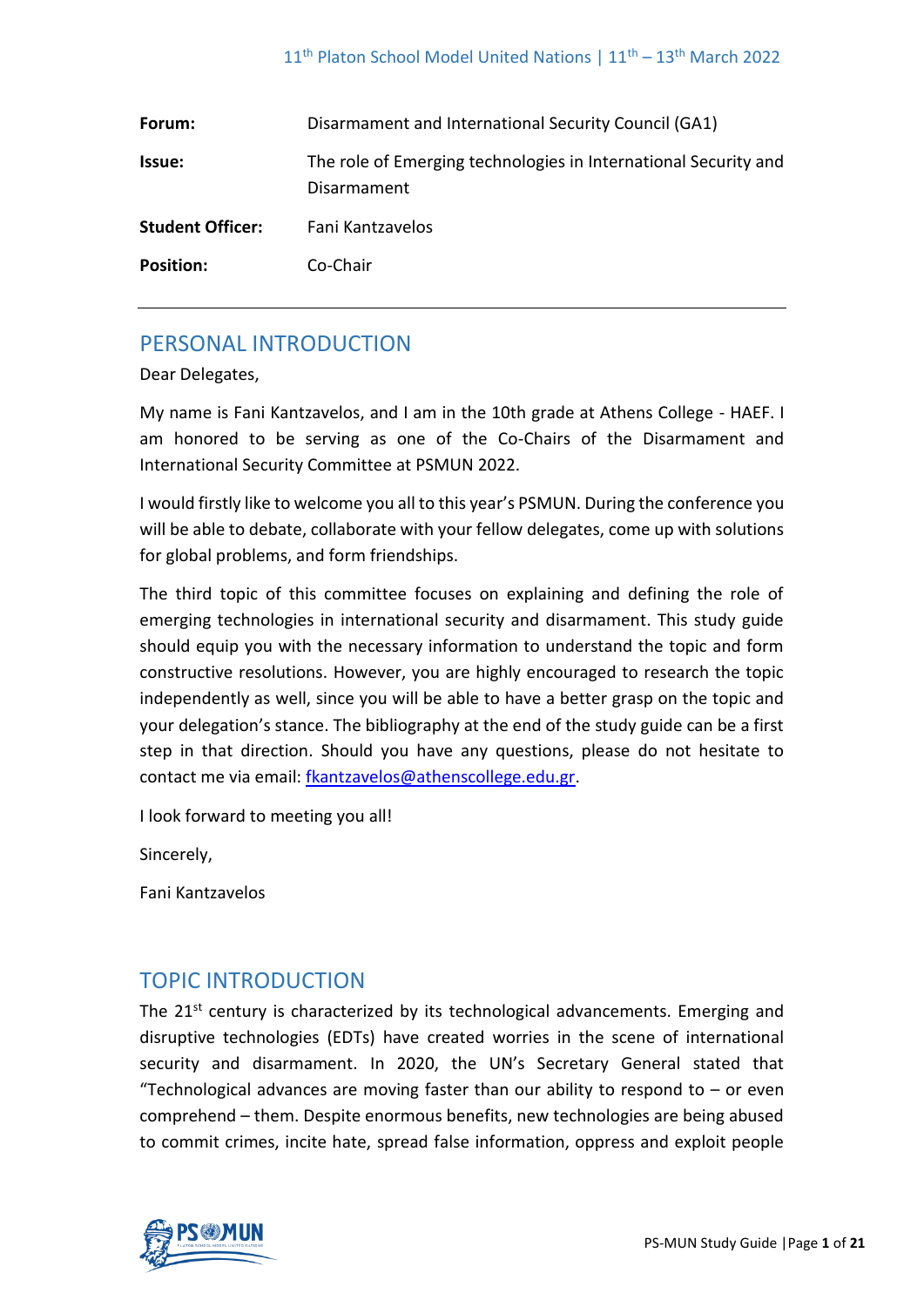and invade privacy".<sup>1</sup> EDTs are a vast array of weapons, that can range from nuclear weapons to chemical agents. Bioterrorism, nuclear proliferation, and illegal drone surveillance are all problems which EDTs have introduced to the scene of international security. Member states have different laws and frameworks in place for technologies, led by what they deem acceptable, resulting in an ambiguity, harmful to national sovereignty and global disarmament. Artificial Intelligence (AI) for example, is an ambiguous development in technology, due to its widespread use in manufacturing, but also in military technologies, constituting it a threat but also a powerful tool in everyday tasks.

Since the nuclear arms race, tension has arisen concerning the evolution of technologies, and how they will affect international security, stability, and disarmament. The reign of a crisis stability was evident during the Cold War, and increasing conflicts were on the brink of endangering whatever sense of security there was. Thankfully, the Non-Proliferation Treaty (NPT) and the Treaty Banning Nuclear Weapon Tests in the Atmosphere, in Outer Space and Under Water were the first steps in approaching nuclear deterrence. However, states such as North Korea who have not signed the NPT, launch missiles with emerging technology systems that have a range that poses grave threats to many member states, such as Japan, or even the US. Many have affirmed that emerging technologies contradict the foundations of structural stability and nuclear deterrence.<sup>2</sup> This leads to the disruption of the fragile stability which is presumed today.

When it comes to bioterrorism, many emerging technologies are easily implantable. Their implantation can create the ethical issue of human control, and human capability. Although neural implantable devices are capable of improving multiple patients' day-to-day life, their exploitation through these devices is extremely dangerous.<sup>3</sup> It is not even the expansion of emerging technologies being able to be inserted into the human body that is concerning. It is the emerging technologies which can edit human genes that are even more concerning. Increasing accessibility.<sup>4</sup> Bioterrorism is an increasingly expanding phenomenon, which can be greatly fueled by emerging technologies.

<sup>4</sup> Pavel, Barry, and Vikram Venkatram. "Facing the Future of Bioterrorism." *Atlantic Council*, 7 Sept. 2021, www.atlanticcouncil.org/commentary/article/facing-the-future-of-bioterrorism/.



<sup>1</sup> Guterres, António. "Remarks to the General Assembly on the Secretary-General's Priorities for 2020 Secretary-General." *United Nations*, United Nations, 22 Jan. 2020,

www.un.org/sg/en/content/sg/speeches/2020-01-22/remarks-general-assembly-priorities-for-2020. <sup>2</sup> Zutt, Madeline, and Michal Onderco . "Emerging Technology and Nuclear Security: What Does the Wisdom of the Crowd Tell Us?" *Taylor & Francis Online*, 23 May 2021,

www.tandfonline.com/doi/full/10.1080/13523260.2021.1928963.

<sup>3</sup> "Disruptive Technologies Push Bioterrorism to a Whole New Level." *The Medical Futurist*, 21 Sept. 2016, medicalfuturist.com/disruptive-technologies-bioterrorism/.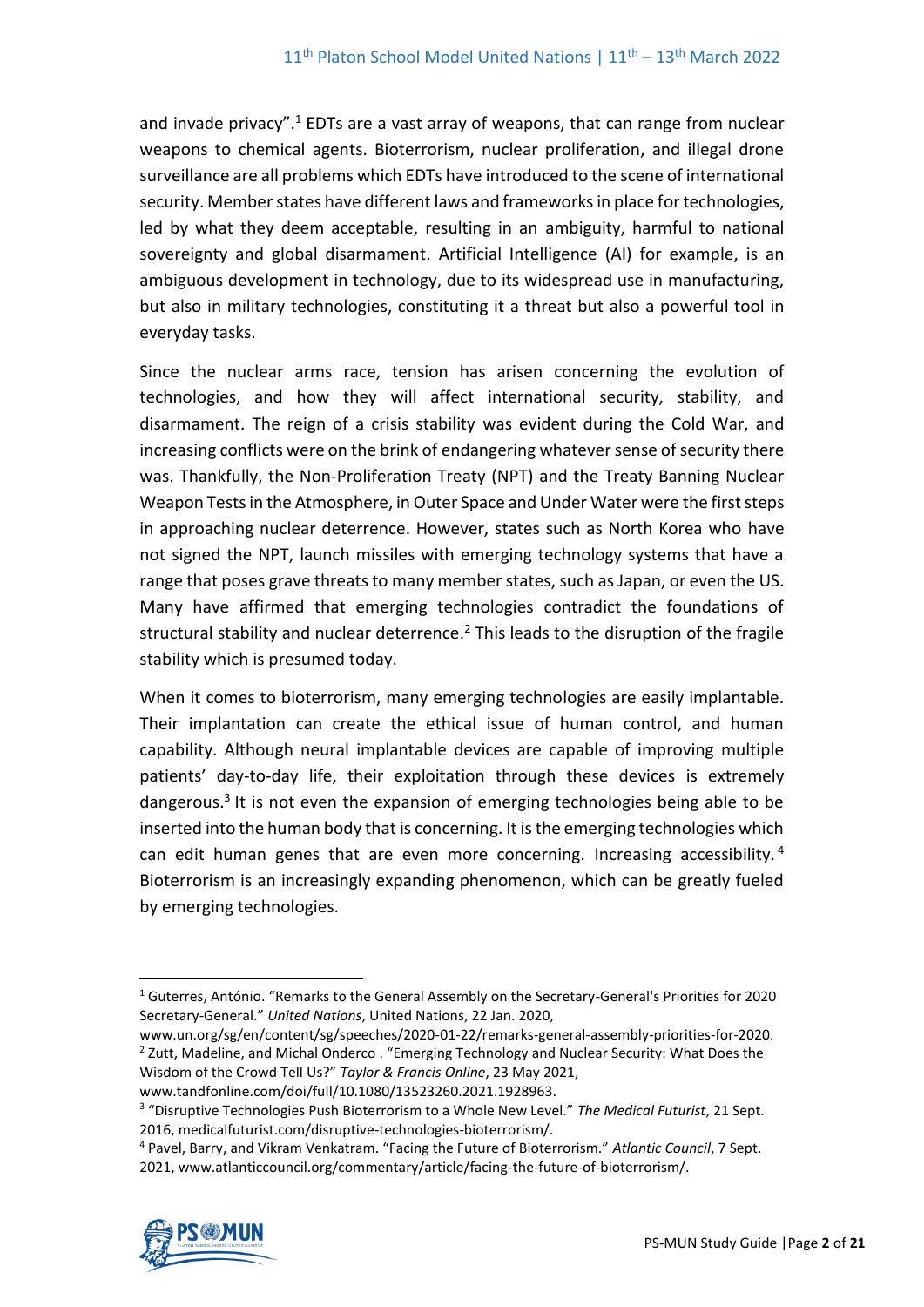All in all, emerging technologies constitute a wide range of issues to international security and disarmament. "The ability of a state to develop and deploy a technology with sufficient salience to alter strategic stability depends on factors that go beyond the readiness and scope of the technology".<sup>5</sup> If emerging technologies continue to disrupt the forefront of multilateral functions and relations, there will surely be a power imbalance, with the states that can produce and trade EDTS having an important say in international security and disarmament.

# DEFINITION OF KEY TERMS

# Artificial Intelligence (AI)

"The ability of a digital computer or computer-controlled robot to perform tasks commonly associated with intelligent beings. The term is frequently applied to the project of developing systems endowed with the intellectual processes characteristic of humans".<sup>6</sup>

## Crisis stability

"Crisis stability means that even in a crisis, states do not escalate to nuclear weapons use".<sup>7</sup> This means that states are not led to using nuclear force either in a crisis or not. Instead, states realize that any show of nuclear power can lead to destructive nuclear retaliation. This can be seen during the Cold War, in examples of proxy warfare. Wars were not waged directly between the US and the Soviet Union, but instead between other states, such as the Viet Cong and Vietnam, in order to reduce the increased chances of large devastation. The same applies to crisis stability, where the effects of nuclear weapons can be deadly in first use, and "vengeance" can create even worse situations. In short, states realize that they should refrain from leaning to nuclear weapons and aim for diplomatic means of resolution of conflict.

## Disarmament

"The act of taking away or giving up weapons". $8$ 

# Emerging Technologies (EDTs)

"The term commonly refers to technologies that are currently developing, or that are expected to be available within the next five to ten years, and is usually reserved for technologies that are creating, or are expected to create, significant social or

www.britannica.com/technology/artificial-intelligence.

8 "Disarmament." *Cambridge Dictionary*,

https://dictionary.cambridge.org/dictionary/english/disarmament.



<sup>5</sup> Chyba, Christopher F. "New Technologies & Strategic Stability." *Daedalus*, MIT Press, 1 Apr. 2020, direct.mit.edu/daed/article/149/2/150/27321/New-Technologies-amp-Strategic-Stability.

<sup>6</sup> "Artificial Intelligence." *Encyclopædia Britannica*, Encyclopædia Britannica, Inc.,

 $7$  Chyba, Christopher F. "New Technologies & Strategic Stability." Daedalus, MIT Press, 1 Apr. 2020, direct.mit.edu/daed/article/149/2/150/27321/New-Technologies-amp-Strategic-Stability.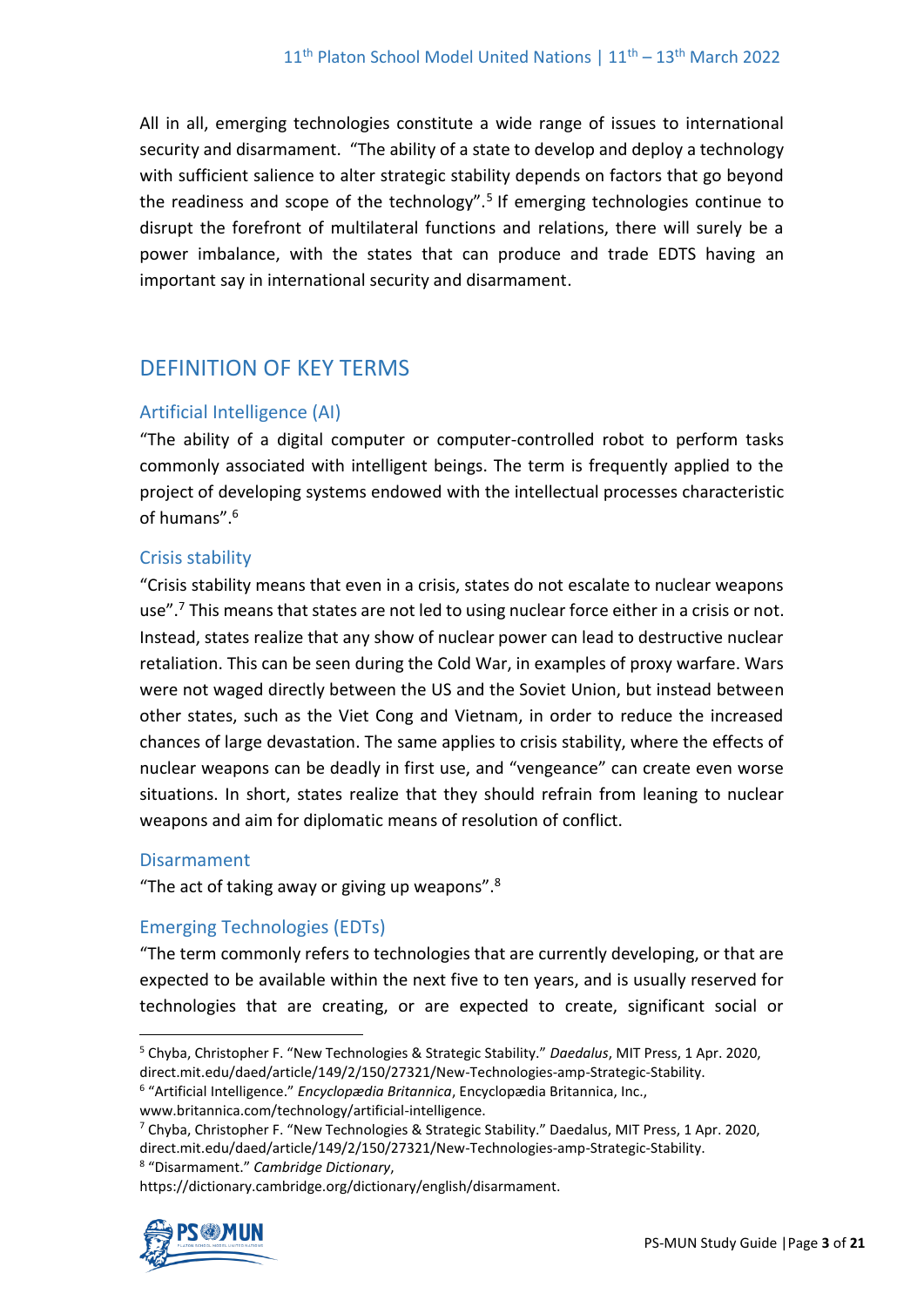economic effects".<sup>9</sup> Emerging technologies can be known as disruptive technologies, hence the acronym EDTs. "Emerging technologies might lead to disrupting certain aspects of an industry, business model, or customer segment while not impacting others". <sup>10</sup> However, all disruptive technologies are also classified as emerging, since they are ground-breaking in the sector they "emerge" in. An example would be drones, which have been used recreationally, but also in means of shipping and military exercises. Drones have been developed to a surprising extent, but they are still emerging, since they are under experimentation for their lethal capabilities, such as being the interim agent for chemical substances/chemical weapons.

#### Espionage

"The discovering of secrets, especially political or military information of another country or the industrial information of a business". 11

#### **HGV**

"A hypersonic glide vehicle (HGV) is a hypersonic missile delivery system for precise targeting and rapid delivery of weapons, currently being developed by various countries".  $12$  An example of an HGV is the Boeing X-51, which is a scramjet experimental aircraft developed by the US Air Force, NASA, Boeing, DARPA, and Pratt & Whitney Rocketdyne.<sup>13</sup>

#### Hypersonic weapons

"Fast, low-flying, and highly maneuverable weapons designed to be too quick and agile for traditional missile defense systems to detect in time. Unlike ballistic missiles, hypersonic weapons don't follow a predetermined, arched trajectory and can maneuver on the way to their destination".<sup>14</sup>

#### Nerve agents

Nerve agents ""are highly toxic chemicals that prevent the nervous system from working properly, and can be fatal".<sup>15</sup> They are split into three categories: The V-

<sup>&</sup>lt;sup>15</sup> Therrien, Alex Therrien, and Philippa Roxby. "Russian Spy: What Are Nerve Agents and What Do They Do?" *BBC News*, BBC, 12 Mar. 2018, www.bbc.co.uk/news/health-43328976.



<sup>9</sup> "What Is the Definition of Emerging Technology?: Winston & Strawn Legal Glossary." *Winston & Strawn*, www.winston.com/en/legal-glossary/emerging-technology.html.

<sup>&</sup>lt;sup>10</sup> Curran, Chris. "Emerging Technology and Disruptive Technology: What's the

Difference?" *Architecture & Governance Magazine*, 15 Feb. 2014,

www.architectureandgovernance.com/digital-transformation/emerging-technology-disruptivetechnology-whats-difference/.

<sup>11</sup> "Espionage." *Cambridge Dictionary*, dictionary.cambridge.org/dictionary/english/espionage. <sup>12</sup> "HGV: Meaning & amp; Definition for UK English." Lexico Dictionaries | English, Lexico Dictionaries, www.lexico.com/definition/HGV. "Hypersonic Glide Vehicle Definition." *Encyclo.co.uk*, www.encyclo.co.uk/meaning-of-Hypersonic\_glide\_vehicle.

<sup>13</sup> "Boeing X-51 Waverider." *Wikipedia*, Wikimedia Foundation, 3 Jan. 2022,

en.wikipedia.org/wiki/Boeing X-51 Waverider#Applications for hypersonic technology. <sup>14</sup> Tiron, Roxana. "Hypersonic Weapons: Who Has Them and Why It Matters." *Bloomberg.com*,

Bloomberg, 28 Oct. 2021, www.bloomberg.com/news/articles/2021-10-27/hypersonic-weapons-whohas-them-and-why-it-matters-quicktake.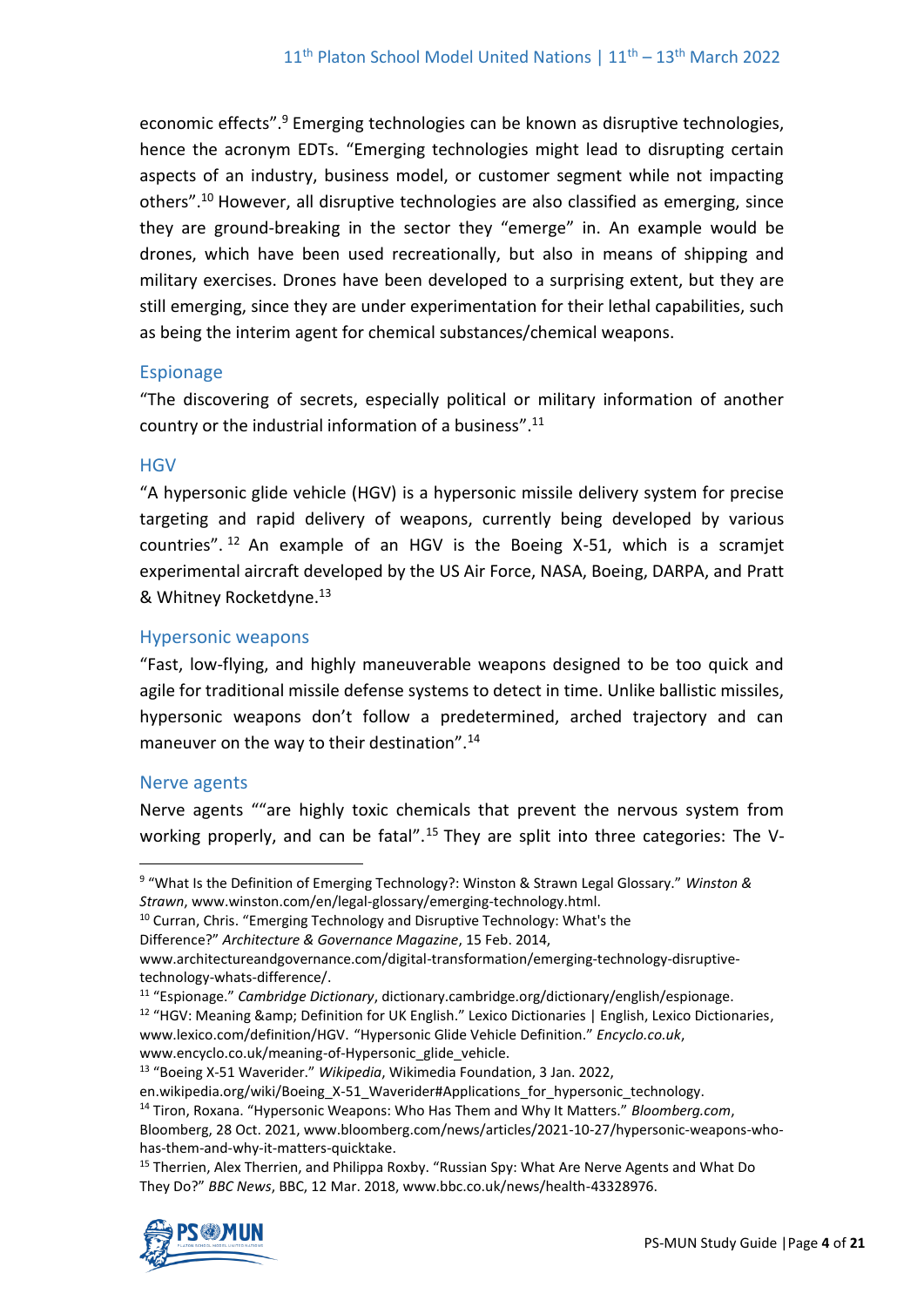agents which are comprised of the chemical VX, the G-agents which are made of sarin, and the Novichok agents.

#### Non-state actor

"The term "non-state actor" means a non-sovereign entity that— (A) exercises significant political power and territorial control; (B) is outside the control of a sovereign government; and (C) often employs violence in pursuit of its objectives".<sup>16</sup>

#### Nuclear deterrence

"The military doctrine according to which the possibility that a country will use the nuclear weapons it possesses in retaliation will deter an enemy from attacking".<sup>17</sup> Nuclear deterrence is an issue to international security, since when it is enforced by the receiving country, it is in bigger force than the aggressor, in mutual assured destruction ("MAD").<sup>18</sup> Contrary to the term of *crisis stability*, the country who has incited a nuclear attack on another state, will receive a nuclear attack of a larger scale, known as "MAD".

# Unmanned Aerial Vehicle (UAV)

"Military aircraft that is guided autonomously, by remote control, or both and that carries sensors, target designators, offensive ordnance, or electronic transmitters designed to interfere with or destroy enemy targets".<sup>19</sup>

#### Proliferation

"The fact of something increasing a lot and suddenly in number or amount".<sup>20</sup> In international security and disarmament, proliferation refers to nuclear weapons. The 7 nuclear states, China, France, India, North Korea, Pakistan, Russia, the United Kingdom, and the United States, possess nuclear weapons, or even manufacture them, causing their amount to increase rapidly and pose grave threats to international disarmament and security.

<sup>20</sup> "Proliferation." *Cambridge Dictionary*, dictionary.cambridge.org/dictionary/english/proliferation.



<sup>16</sup> "Definition: Non-State Actor from 22 USC § 6402(11) | LII / Legal Information Institute." *Legal Information Institute*, Legal Information Institute,

www.law.cornell.edu/definitions/uscode.php?width=840&height=800&iframe=true&def\_id=22-USC-1357447846-

<sup>657893730&</sup>amp;term\_occur=999&term\_src=title%3A22%3Achapter%3A73%3Asection%3A6402.

<sup>17</sup> "Nuclear Deterrence: Meaning & Definition for UK English." *Lexico Dictionaries | English*, Lexico Dictionaries, www.lexico.com/definition/nuclear\_deterrence.

<sup>18</sup> "Nuclear Deterrence." *RAND Corporation*, www.rand.org/topics/nuclear-deterrence.html.

<sup>19</sup> "Unmanned Aerial Vehicle." *Encyclopædia Britannica*, Encyclopædia Britannica, Inc.,

www.britannica.com/technology/unmanned-aerial-vehicle.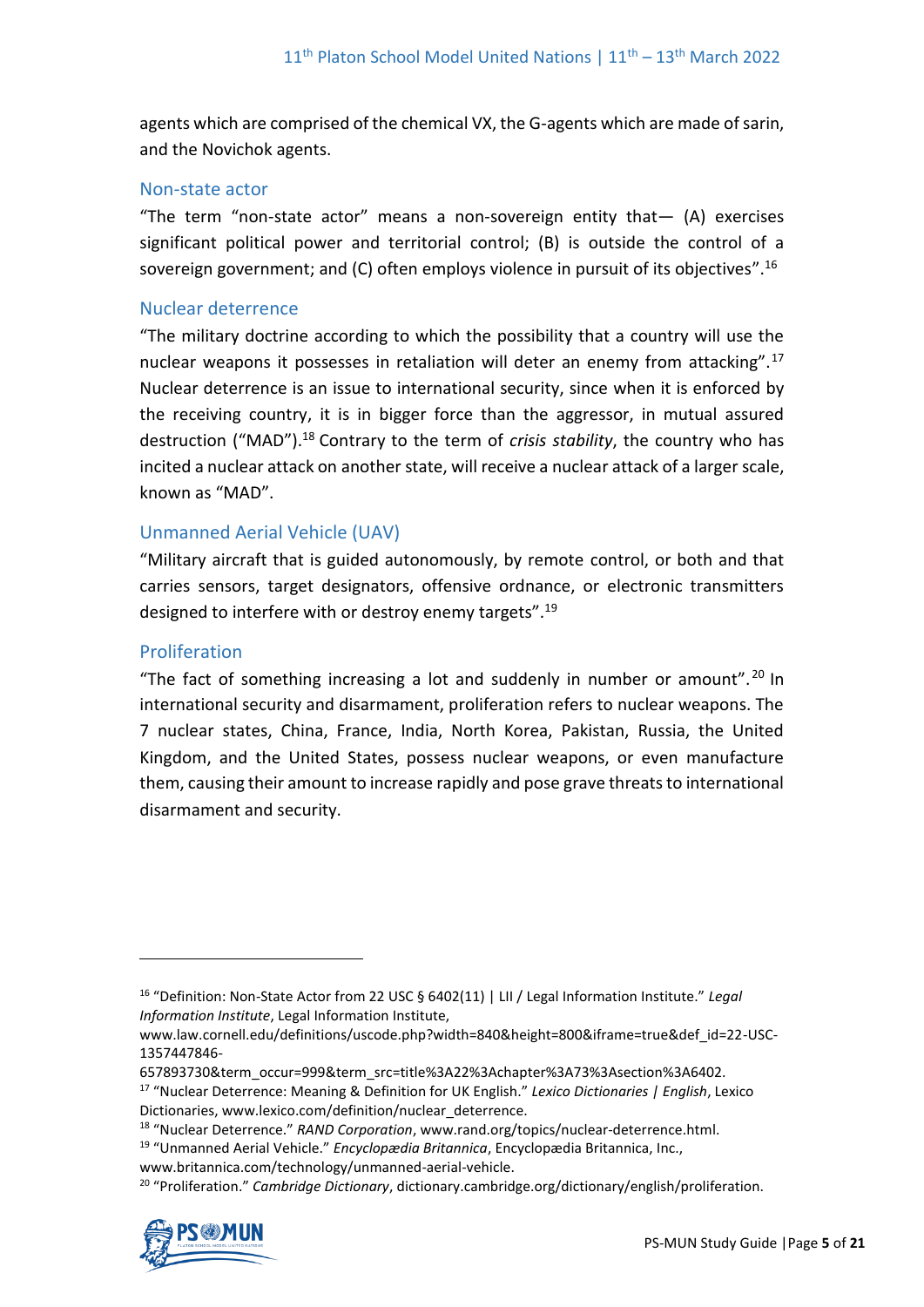#### Proxy war

"A war fought between groups or smaller countries that each represent the interests of other larger powers, and may have help and support from these".<sup>21</sup>

# BACKGROUND INFORMATION

# Historical Background

EDTs that are of interest in international security fall under the categories of chemicalbiological, hypersonic, AI, transport, and military. In terms of transport, UAVs and HGVs are the focus when it comes to EDTs. As defined above, emerging technologies are classified as developed technologies in the span of 5-10 years. EDTs firstly emerged around the mid 1930s, on the brink of World War II (WWII). Chemical weapons, gas chambers, and gas masks were all EDTs of the time, which changed global perception of weaponry forever. The aftermath of WWII lead to the exploration of chemical weapons, and their possible use in espionage, assassinations, and proxy warfare.

The second "emergence" of EDTs happened during the Cold War. The UN had been founded, but tensions were increasing between the Union of Soviet Socialist Republics (USSR) and the United States (US). The outcome was the USSR rushing to dominate space and the nuclear arms race. The US had previously managed to create the atomic bomb and exemplified its devastating effects in Japan. Nerve agents were also advanced during the Cold War. The Novichok agents were developed in the Soviet Union during the 70s and the 80s. The back-and-forth competition, the uncountable vetoes, and the proxy warfare between other states for their political influence involved the use of emerging technologies which devastated the international community. Unfortunately, the espionage and the constant fear of a full-scale attack established a pretense of crisis stability. The employment of them "demonstrates that the destabilizing effects of a new technology can in fact be exacerbated or mitigated by deployment and doctrinal choices"<sup>22</sup>, especially as seen in the Cold War.

## Causes and Effects

The causes of the use of EDTs lead to the objective and incentive of countries during their establishment: dominance. Having an advantage in a sector which is still being discovered gives power and higher negotiability in favour of the holder of them. The most notable weapons of this time are missiles, since they supersede any weapon seen before. The mere consideration of substituting nuclear weapons with new, expansive technologies is not as popular as it once was, seeing as it doesn't serve the

<sup>21</sup> "Proxy War." *Cambridge Dictionary*, dictionary.cambridge.org/dictionary/english/proxy-war. <sup>22</sup> Chyba, Christopher F. "New Technologies & Strategic Stability." *Daedalus*, MIT Press, 1 Apr. 2020, direct.mit.edu/daed/article/149/2/150/27321/New-Technologies-amp-Strategic-Stability.

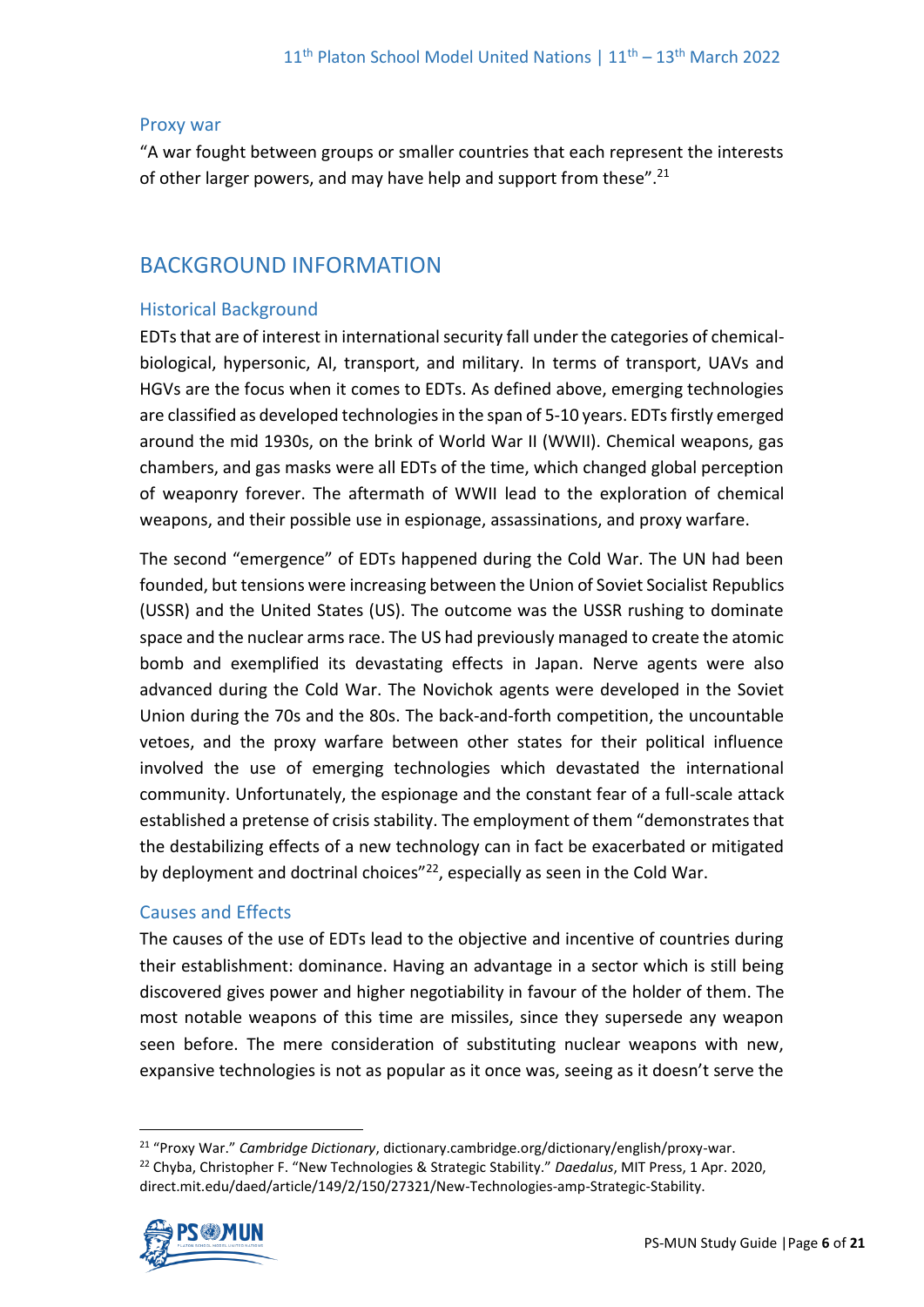desired utility in establishing a strategy which simultaneously maintains international security, disarmament, and nuclear deterrence.<sup>23</sup>

Hypersonic weapons, specifically missiles, have the ability to travel at a speed 5 times greater than speed of sound. As revolutionary as that may sound, hypersonic missiles have a larger spread effect, and a more precise target. Countries such as the US, Russia, China, and the DPRK have these weapons in their possession. They pose such a large threat, since the existing military defenses cannot react successfully against them. Although the missiles in use that have been fired and tested extensively are not of hypersonic nature, they certainly had accuracy and easily caused damages to the targeted state. In Iran's missile attack to US bases in Iraq, there were more damages done than initially revealed. "It now also seems clear that Iran did not "aim to miss" or select structures unlikely to contain U.S. personnel". <sup>24</sup> Many bases were "paralyzed" and provoked some initial difficulty in bouncing back to military activities. Nonetheless, missiles "could be developed to carry either conventional or nuclear warheads, and would be both very fast and, because of their maneuverability, possibly very accurate".<sup>25</sup> This is a large threat to international security and disarmament, seeing as their exploration is growing larger and larger.

UAVs, specifically drones, are also a major EDT, which affect international security. Since drones are used in transporting smaller goods, they have a depth and camera perception, which allow them to survey. "In recent years there has been growing interest within the international community in confronting issues posed by the increasing use of armed UAVs to conduct targeted strikes, particularly in areas outside of 'active hostilities'".<sup>26</sup> In many ways, they can be used illicitly to look over a country, which in turn steps over its sovereignty. But drones aren't completely considered to be illegal. Unfortunately, the influence of drones is slowly expanding in the use of armed force. The qualities that define them and attract military forces, can also lead to serious mistakes, which can harm international disarmament.<sup>27</sup> Their duality causes them to be misinterpreted as harmless or harmful. As a result, many countries can be

<sup>&</sup>lt;sup>27</sup> Borrie, John, et al. "Increasing Transparency, Oversight and Accountability of Armed Unmanned Aerial Vehicles." *UNIDIR | United Nations Institute for Disarmament Research*, 12 Jan. 2017, www.unidir.org/files/publications/pdfs/increasing-transparency-oversight-and-accountability-ofarmed-unmanned-aerial-vehicles-en-692.pdf.



<sup>23</sup> Colby, Elbridge, and Ford. "Guest Blog: Elbridge Colby on 'The Substitution Fallacy.'" *The Hon. Christopher A. Ford*, 24 Dec. 2010, www.newparadigmsforum.com/p645.

<sup>24</sup> Williams, Ian. "Uncomfortable Lessons: Reassessing Iran's Missile Attack." *Uncomfortable Lessons: Reassessing Iran's Missile Attack | Center for Strategic and International Studies*, Center for Strategic and International Studies, 6 Feb. 2020, www.csis.org/analysis/uncomfortable-lessons-reassessingirans-missile-attack.

<sup>25</sup> Chyba, Christopher F. "New Technologies & Strategic Stability." *Daedalus*, MIT Press, 1 Apr. 2020, direct.mit.edu/daed/article/149/2/150/27321/New-Technologies-amp-Strategic-Stability.

<sup>&</sup>lt;sup>26</sup> Borrie, John, et al. "Increasing Transparency, Oversight and Accountability of Armed Unmanned Aerial Vehicles." *UNIDIR | United Nations Institute for Disarmament Research*, 12 Jan. 2017, www.unidir.org/files/publications/pdfs/increasing-transparency-oversight-and-accountability-ofarmed-unmanned-aerial-vehicles-en-692.pdf.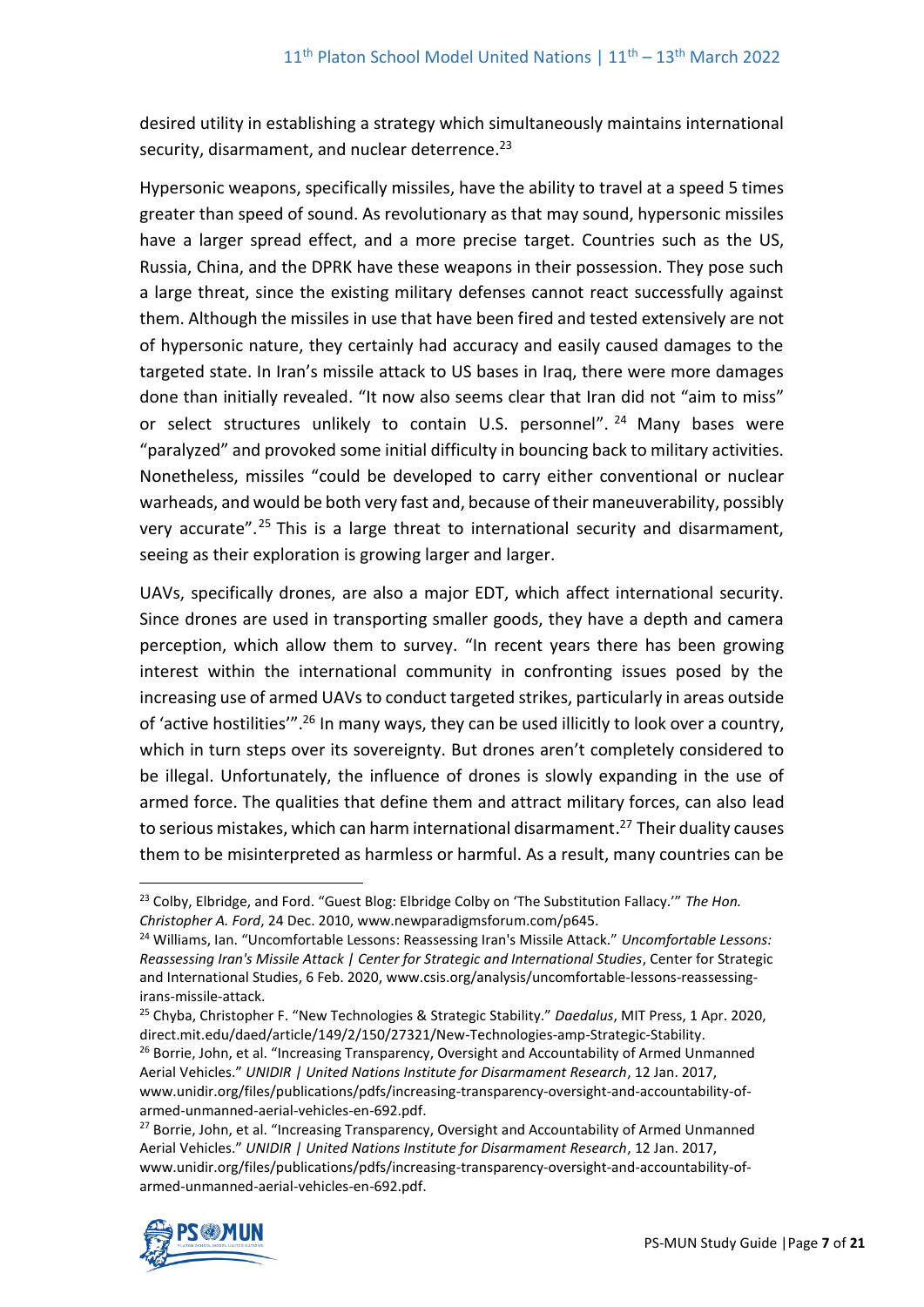in danger because of their ambiguity in international security and disarmament. A devastating event where the use of drones was lethal, was in 2006. The Israeli military carried out a drone strike in the south of Beirut, which lead to the death of 6 people and the wounding of 16 people. Later on, Israeli Prime Minister Ehud Olmert accepted an emerging Mideast cease-fire deal and informed the United States of his decision. However, the consequences of this show that military force certainly heightened tensions in the area and disrupted international security to an alarming extent.

Finally, bioterrorism has seen an increasing rate in interest by many countries. Nuclear weapons, missiles, drones (UAVs), and AI are all technologies which are somewhat detectable, and can cause extreme damage, especially if used purposely. Biological and chemical weapons have a different capability in weaponry. They are "silent" agents, and extremely lethal. Nerve agents, such as Novichok, have seen increasing popularity among states, especially Russia since the Cold War. When it comes to genetic data, it also poses a serious threat to humankind. Storing genetic data has been seen as a practice in Estonia, and it isn't perceived as abnormal by its population. However, genetic data can be weaponized, and can gravely disrupt international security and disarmament. The Chemical Weapons Convention is in place, however not all countries abide by it. "All States Parties have agreed to chemically disarm by destroying any stockpiles of chemical weapons they may hold and any facilities which produced them, as well as any chemical weapons they abandoned on the territory of other States Parties in the past".<sup>28</sup> However, the recent displays of the use of Novichok and VX agents do not show that this treaty is utterly effective. As much as chemical and biological weapons are EDTs today, genetic data can also pose a threat to a nation's sovereignty. If big parts of that data were to fall into the hands of another member state, it would be dangerously capable of thwarting it in ways never-seenbefore. Biological/chemical leverage is devastating to the international community when it comes to keeping it safe.

## Consequences and Dangerous Uses of Emerging Technologies

Since EDTs are extremely ambiguous, exploitable, and dangerous, there are many consequences that arise from them. Primarily, there isn't transparency among member states. Even if countries do declare their "interests" in the emerging and disruptive technology sector, there are new advancements that are later sought after. For example, in 2003, China allegedly said that it had put rules in place concerning exports of missile, nuclear and biological technologies that can be used to make or deliver weapons of mass destruction. The limited transparency around EDTs, and the lack of member states who openly address them is certainly a threat in maintaining the veil of international security and disarmament.

<sup>28</sup> "Chemical Weapons Convention." *OPCW*, www.opcw.org/chemical-weapons-convention.

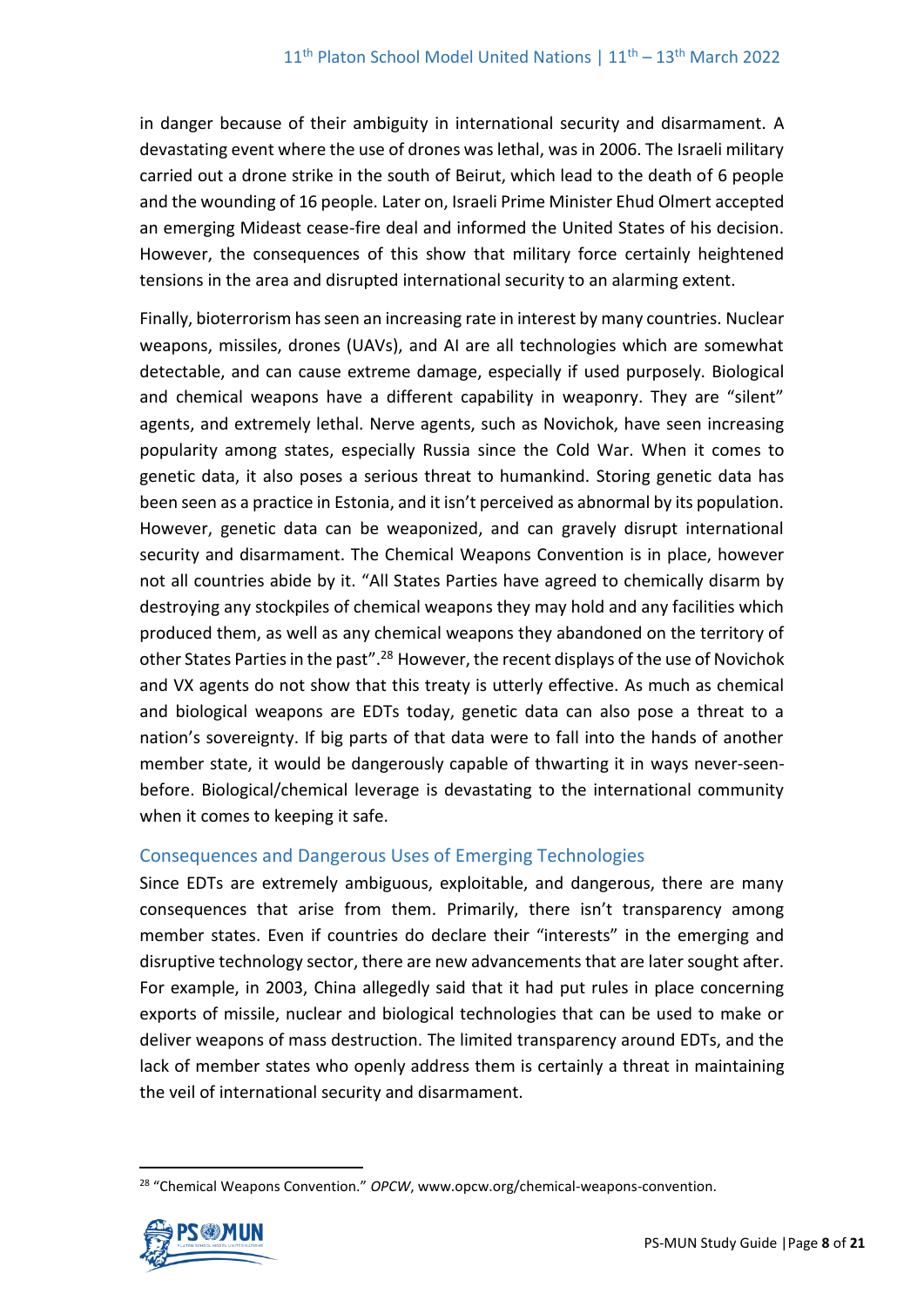Secondly, the legal framework around EDTs is almost non-existent. Of course, member states who have assimilated technology in their everyday life functions, such as banking, healthcare, voting, etc., have protection laws in place in order to protect their civilians to some extent. As seen in China, the laws around AI for example, are strict and do not allow for major loopholes to occur. Unfortunately, this is only seen on a national level. On a global scale, laws do not cover EDTs use, their functions, or any code of conduct. "Armed UAVs have many lawful uses and an outright prohibition on this technology is not in prospect".<sup>29</sup> However, extending law doctrines, or even creating new laws would help to eliminate this issue. This is a turbulent consequence in the international scene, since the legal aspect of EDTs is sparce, and almost nonexistent.

Last but not least, the consequence that has to do with the world population: lack of information, or even misinformation. Even if articles are published, and campaigns are made to inform the public, it is not enough for the public to comprehend the importance of EDTs in their everyday life. The absence of adequate facts available to the public will not allow them to fathom any possible attacks of EDTs, seeing as they are not aware of how to protect themselves against them.

# **Conclusion**

EDTs are an extremely sensitive factor to international security and disarmament. Given that they are not subject to many treaties, and they are still being explored, developed, and fine-tuned, the future of international security and disarmament is at risk. Although the NPT and the Arms Trade Treaty cover aspects of nuclear weapons and conventional weapons, on an important international scale, they do not cover the range of EDTs, like hypersonic missiles, AI, genetic technology, and chemical and biological weapons. All in all, international security and disarmament can be upheld if there is a commonly agreed standard, which all member states are held accountable for, regardless of their military arsenal and aptitudes.

# MAJOR COUNTRIES AND ORGANIZATIONS INVOLVED

## China

China is a state which has risen in the international community, especially when it comes to emerging technologies. China is known for introducing new technological methods in many of its sectors, notably in manufacturing. Regarding international security, China is rumoured to have developed a military technology of "super soldiers". "China's institutions have emerged as 'major centers for research in gene

<sup>&</sup>lt;sup>29</sup> "Increasing Transparency, Oversight and Accountability of Armed Unmanned Aerial Vehicles." *UNIDIR*, 2017, unidir.org/publication/increasing-transparency-oversight-and-accountabilityarmed-unmanned-aerial-vehicles.

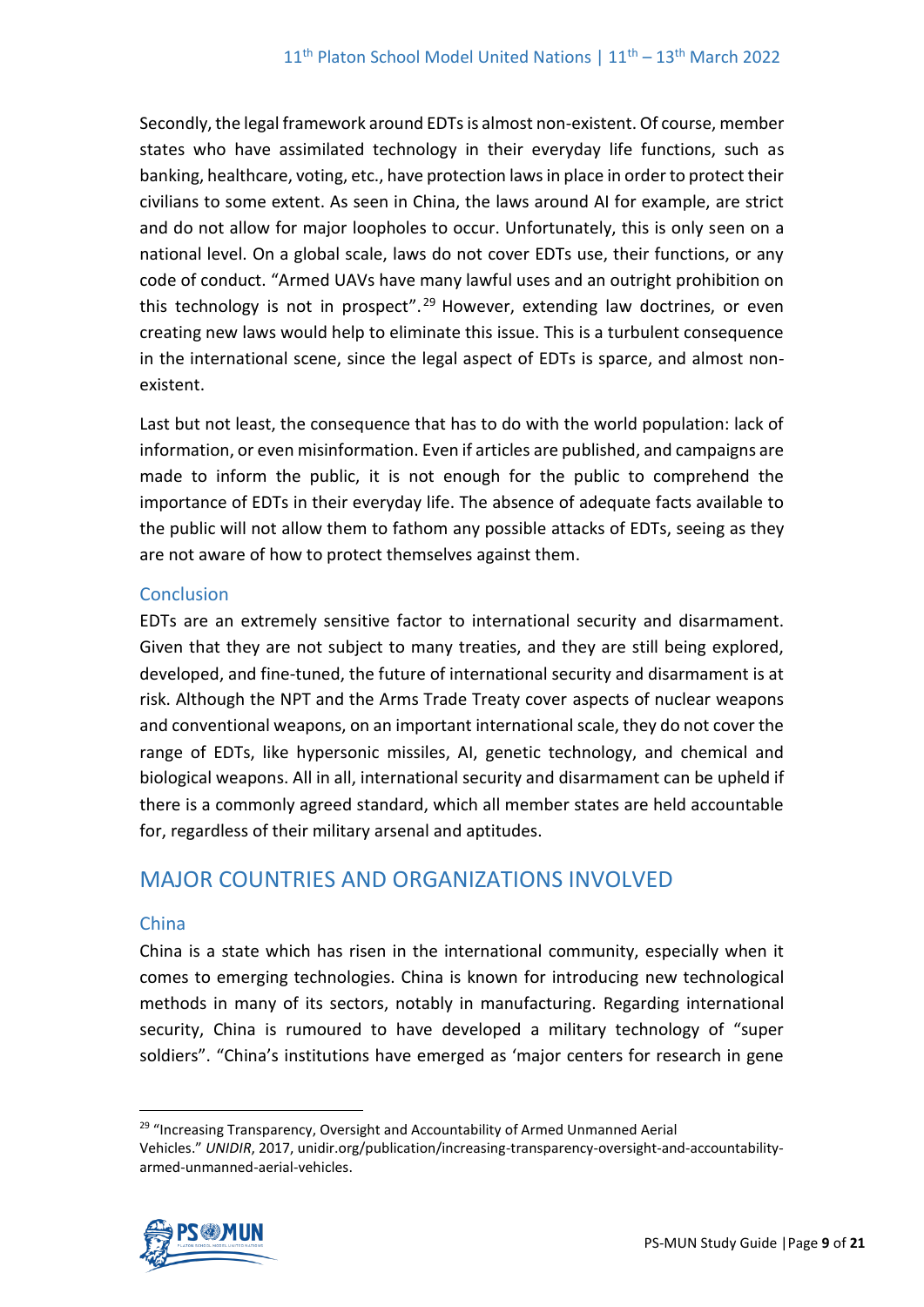editing and other new frontiers of military medicine and biotechnology".<sup>30</sup> This was mere hearsay in the press, and an attempt of stirring international relations. However, it poses the question of a mass military advantage, more so than that of nuclear possession and chemical/biological weaponry. It connects emerging technologies, leading to the creation of a new threat to global disarmament and security. In 2003, China allegedly pledged that it had laid measures in place to prevent the miscarrying of weapons (e.g., biological) which are capable of mass destruction. Furthermore, AI has seen major development in China. China, being one of the most prominent economies of the East, is dominating today's technological market, which has affected governance and the "safe-keeping" of technology. According to the National Bureau of Asian Research (NBU), China wishes to expand itself in AI and data analytics technologies. "This strategy has the dual objectives of accelerating the transformation of China's own economy and building the nation into a cyber power".<sup>31</sup>

## Democratic People's Republic of Korea (DPRK)

North Korea has been testing missiles and other emerging technologies as a sign of "strength" in the international community, which in turn has caused them to breach multiple resolutions on weapon testing. Since its establishment as a country, military empowerment and associated testing has been a clear set goal of the government in charge. From its socialist ideals to the so-called foundations of "Kimjongunism", the main missile testing has expanded to hypersonic weapons, as of 2021. These hypersonic weapons have a target range that can reach continents far away. Let it be known that North Korea is still a nuclear state, which poses a threat to nuclear disarmament, deterrence, and in general, international security. Chemical/biological weapons have also been used, which are the reason of Kim Jong-Nam's death, the brother of Kim Jong-Un. The chemical agent VX was used in assassinating him, but all allegations were denied by the dictatorship. Regardless, the DPRK is involved in the use of emerging technologies, the experimentation of which creates multiple security threats, especially to the countries in their range.

## Estonia

Estonia is a highly developed nation when it comes to technology. Many aspects of Estonian day-to-day activities have been digitised. Most impressive of all, is Estonia's biobank. "In Estonia, around 70% of the adult population have joined the Estonian Biobank where their DNA is analysed, both for general research and also for a personal

www.nbr.org/publication/chinas-data-ambitions-strategy-emerging-technologies-and-implicationsfor-democracies/.



<sup>30</sup> Keown, Alex. "Is China Using CRISPR to Create Super Soldiers?" *BioSpace*, BioSpace, 4 Dec. 2020, www.biospace.com/article/is-china-using-crispr-to-create-super-soldiers-/.

<sup>&</sup>lt;sup>31</sup> Gorman, Lindsay. "China's Data Ambitions: Strategy, Emerging Technologies, and Implications for Democracies." *The National Bureau of Asian Research (NBR)*, 14 Aug. 2021,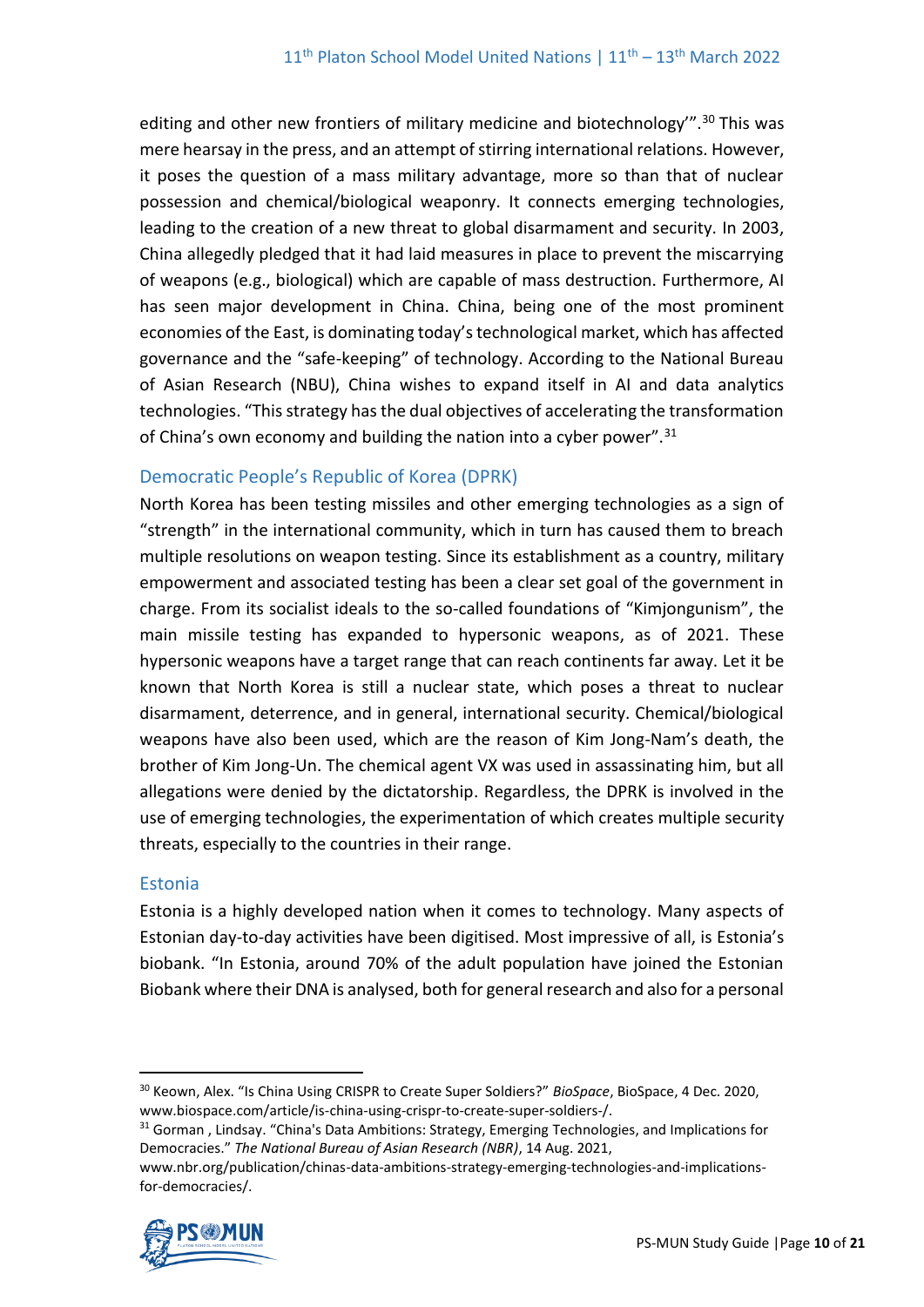treatment".<sup>32</sup> Genetic data certainly sparks ethical and legal questions, since this data can be used to impugn a nation's sovereignty. This, however, is a common practice among Estonian citizens. It is not only the biological aspect that Estonia has covered, but a legislative one as well. Robots have been used to judge fairly and objectively in small courts, where the coding and programming does not preface any problems to the judiciary process. This may not seem like an emerging technology of importance, but it plays a key role in seeing how AI will be used in the future. Estonia is developing a model of a technologically driven society, which has adopted many emerging technologies along the way. The use of bio data and AI in a nation's functions can be positive, but also a steppingstone for the exploitation of such foundations in a way that is harmful to international security and disarmament.

#### Russia

Russia has been a key player in emerging technologies. Since the beginning of the Cold War, it has shown technological power in the fields of espionage and military. During the days where its successor state, the Soviet Union, was keeping up an Eastern front, spies moving back and forth between the US and itself, from both sides, had to face wiretapping, surveillance, and the use of covert means of transportation, such as HGVs. In the military, nuclear weapons had been developed, creating this crisis stability between the US and the USSR, although there were not only such weapons in play. Testing of chemical/biological weapons had been expanded after the tragedy of WWII. Agents, specifically anthrax, were of importance, since they could be used to eliminate spies, or individuals which interfered in the general plans of either of the two countries. This had a devastating effect on countries exploited through proxy warfare, which allowed the US and the USSR to test such emerging technologies in a surprising manner. Today, Russia has held a threshold over chemical/biological weapons. An example of such would be Alexei Navalny's Novichok poisoning, which has been denied to derive from Russian officials. As of May 24<sup>th</sup>, 2018, Russia has invested in multiple nuclear technologies, such as the nuclear reactor, which of course exemplifies the nuclear power it seeks after.

#### United States (US)

The US is also a prominent figure in emerging technologies, but also in the disruption of international disarmament. With similar actions to the USSR, the US funded an almost absolute imperialist agenda, using emerging technologies and espionage techniques that affected many lives, in and out of its borders. One of its distinguishable accomplishments was former US President Jimmy Carter's visit to the DPRK in 1994. He managed to avoid a potential conflict and secured an aid-fordisarmament agreement that lasted nearly 10 years. However, its recent incitement

<sup>32</sup> Fintechnews Baltic. "How Emerging Technologies Are Boosting E-Governance in Estonia." *Fintech Baltic*, Fintech Nordics, 20 Sept. 2021, fintechbaltic.com/5211/fintechestonia/how-emergingtechnologies-are-boosting-e-governance-in-estonia/.

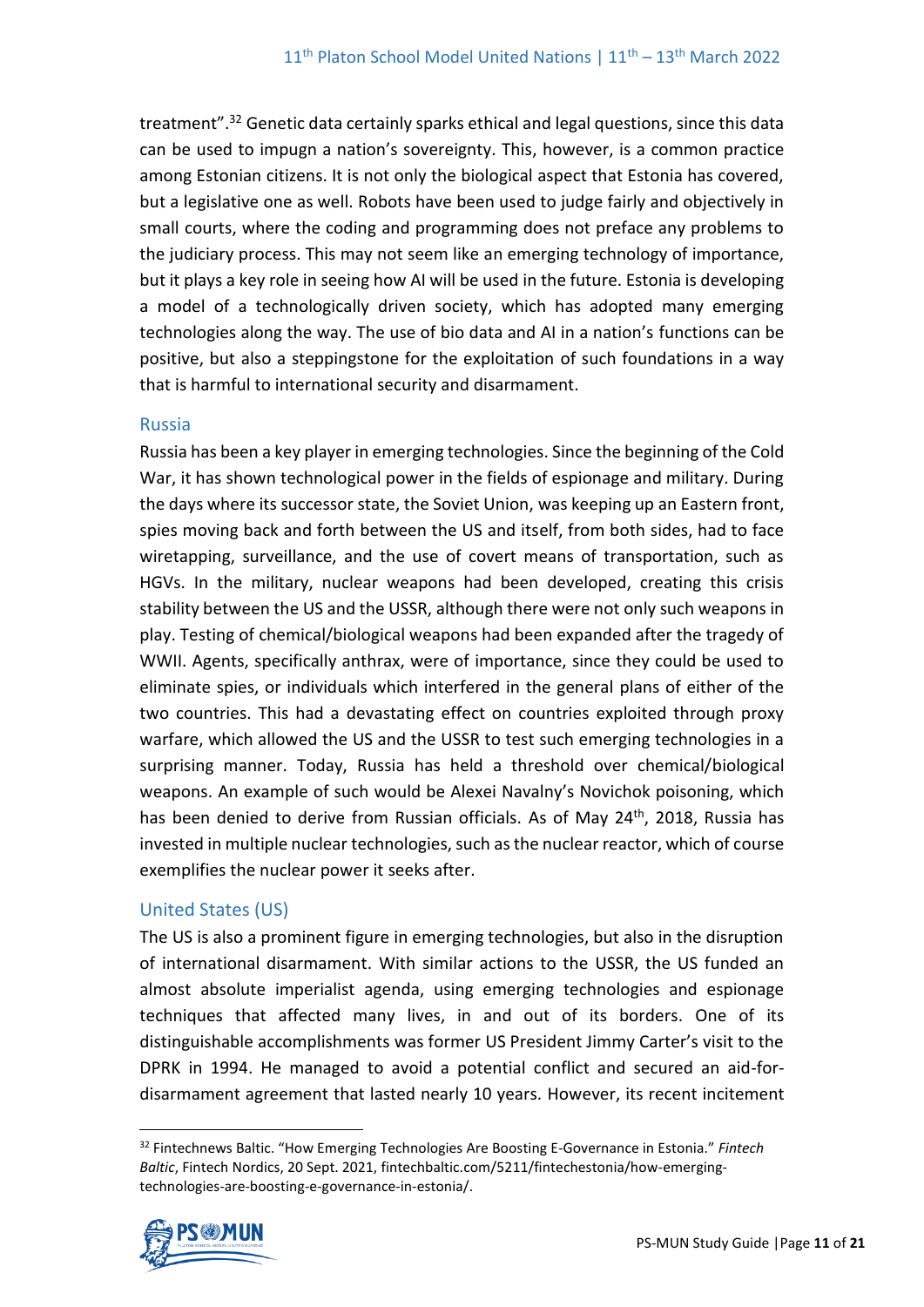of the Iraqi war in the beginning of the  $21<sup>st</sup>$  century caused many issues to international security. The Iraqi war lasted for 8 years, killing many innocent Iraqi civilians along the way, aside from roughly 40,000 US troops. The war begun by former US President George Bush's initiative to tie Iraq down to its responsibilities of disarmament. In 2004, the estimation of the nuclear and chemical weaponry stockpile was completely off, making the Bush administration withdraw "its prewar arguments about extensive stockpiles of chemical, biological, and even nuclear weaponry in Saddam Hussein's Iraq".<sup>33</sup> The war was concluded in 2011, after the slaughtering of many UN officials, Iraqi citizens, Al Qaeda militants, Iraqi soldiers, and US troops, which all suffered a great deal of instability. The US has shown its power over regulating the aforementioned weapons, however the torture coming from such regulation has threatened international security and disarmament on many occasions.

## European Union (EU)

The European Union has launched a mission by the name of Future and Emerging Technologies (FET), which aims to "help Europe grasp leadership early on in those promising future technology areas able to renew the basis for future European competitiveness and growth, and that can make a difference for society in the decades to come".<sup>34</sup> The FET is split into three categories, FET Open, FET Proactive, and FET Flagships, which combine different methods to have the most efficient possible outcome in the emergence of technologies. Additionally, the EU has partnered with countries which aren't its member states, in order to have control over technology, its uses, and its trade. Specifically, the EU has established a partnership with China as of 2018, in hopes of combatting the issue of technology policy and the perception of emerging technology, in response to US threats of import controls.

#### North Atlantic Treaty Organization (NATO)

NATO has shown involvement in emerging technologies. According to NATO, the organization has been working on developing, understanding, and adopting new technologies, all while maintaining a technological prestige. In 2019, it designed an Emerging and Disruptive Technology Implementation Roadmap. The technologies it covers are AI, data and computing, autonomy, quantum-enabled technologies, biotechnology and human enhancements, hypersonic technologies, and space. The roadmap pinpoints the technological focus of the Allies, within the mandate of the Alliance. "Emerging and disruptive technologies are also a key facet of the NATO 2030 initiative, an initiative to strengthen the Alliance militarily, make it stronger politically and adopt a more global approach. Promoting transatlantic cooperation on critical

<sup>34</sup> Gillmar. "Future and Emerging Technologies." *Horizon 2020 - European Commission*, 21 Feb. 2020, ec.europa.eu/programmes/horizon2020/en/h2020-section/future-and-emerging-technologies.



<sup>33</sup> "The Iraq War." *Timeline*, Council on Foreign Relations, www.cfr.org/timeline/iraq-war.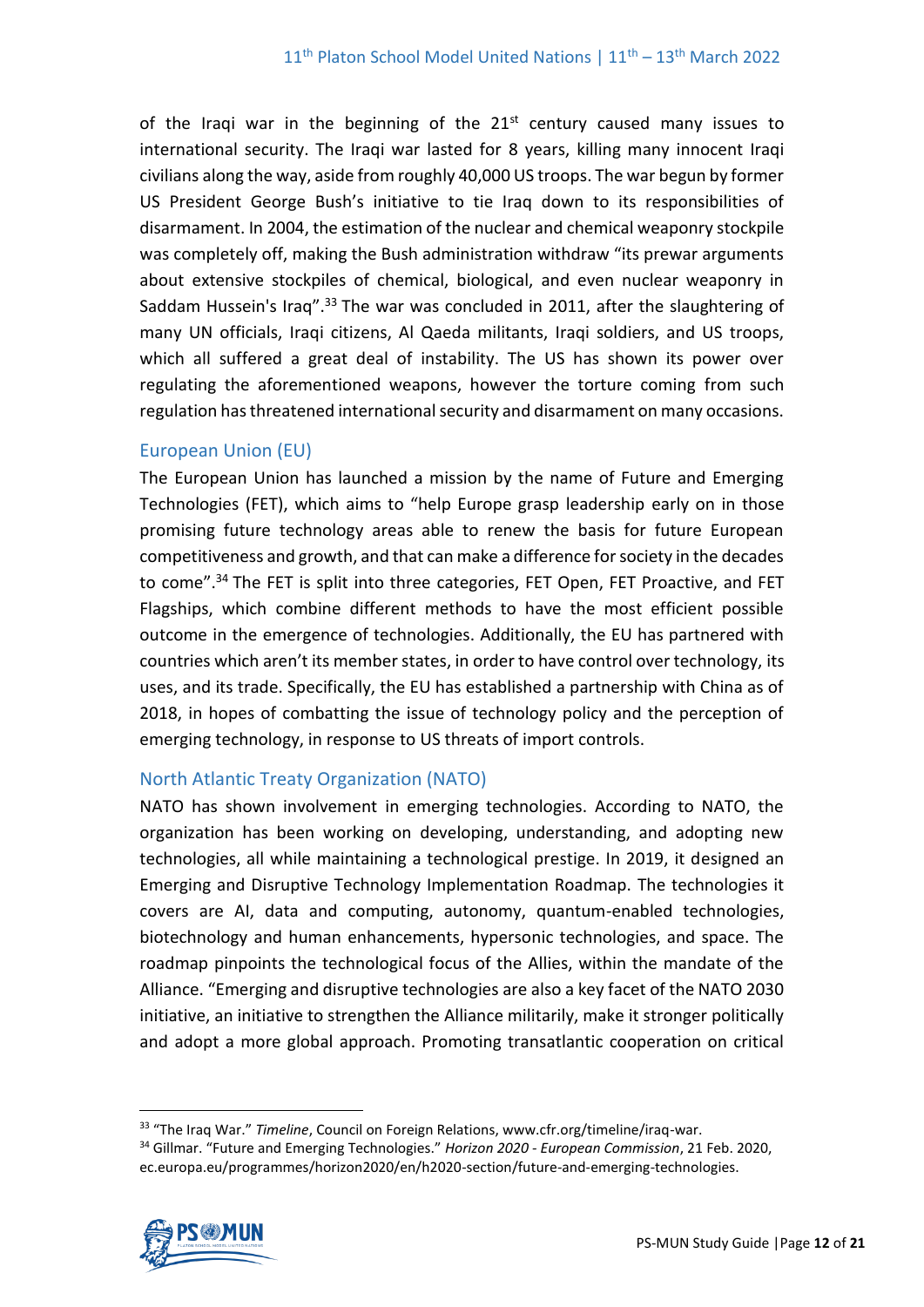technologies is a vital component of that work".<sup>35</sup> Finally, it works alongside the EU and the UN to address and tackle the question of emerging technologies in international security and disarmament.

| <b>Date of Event</b> | <b>Description of event</b>                                          |
|----------------------|----------------------------------------------------------------------|
| Jan. 13, 1992        | George H.W. Bush and other world leaders attended an                 |
|                      | unprecedented U.N. Security Council summit to coordinate policy      |
|                      | on peacekeeping, disarmament, and quelling aggression                |
| Jan. 15, 1993        | 125 countries signed a treaty banning chemical weapons in Paris.     |
| Jun. 16, 1994        | Former US president Jimmy Carter was the first president to visit    |
|                      | the DPRK.                                                            |
| May 11, 1995         | The NPT was extended indefinitely, after its original 25-year        |
|                      | duration.                                                            |
| Dec. 3, 1998         | 33 nations signed a treaty agreeing to limiting the trade of arms in |
|                      | Vienna, Russia refused to sign and continued to sell arms.           |
|                      | The 5 nuclear powers of the UN Security Council agreed to            |
| May 20, 2000         | eliminate their nuclear arsenals over time as part of a new          |
|                      | disarmament agenda approved by 187 countries". 36                    |
| Nov. 6, 2002         | A US draft resolution led to new weapon inspections in Iraq, which   |
|                      | were backed by threats if Saddam Hussein further neglected his       |
|                      | responsibilities of disarmament.                                     |
|                      | China alleged that it has put rules in place concerning exports of   |
| Dec. 19, 2003        | missile, nuclear and biological technologies that can be used to     |
|                      | make or deliver weapons of mass destruction.                         |
|                      | North and South Korea finalized an agreement on resuming             |
| Jun. 23, 2005        | diplomatic discourse on finding a peaceful resolution to the         |
|                      | international standoff over the North's nuclear program, but there   |
|                      | was no set date, resulting in no further communication.              |
| Aug. 11, 2006        | "Israeli airstrikes pounded south Beirut and border crossings to     |
|                      | Syria, killing at least 14 people across Lebanon as ground fighting  |
|                      | picked up intensity in the south". 37                                |
| Feb. 13, 2007        | In Geneva, the US disagreed with China and Russia, in a              |
|                      | disarmament debate on how to deter an arms race in outer space,      |
|                      | with the last two condemning the "one state" not willing to          |
|                      | consider an according treaty.                                        |

# TIMELINE OF EVENTS

<sup>37</sup> "Emerging Technologies." *TIMELINES*, www.timelinesdb.com/listevents.php.



<sup>35</sup> "Emerging and Disruptive Technologies." *NATO*, 22 Oct. 2021,

www.nato.int/cps/en/natohq/topics\_184303.htm.

<sup>36</sup> "Emerging Technologies." *TIMELINES*, www.timelinesdb.com/listevents.php.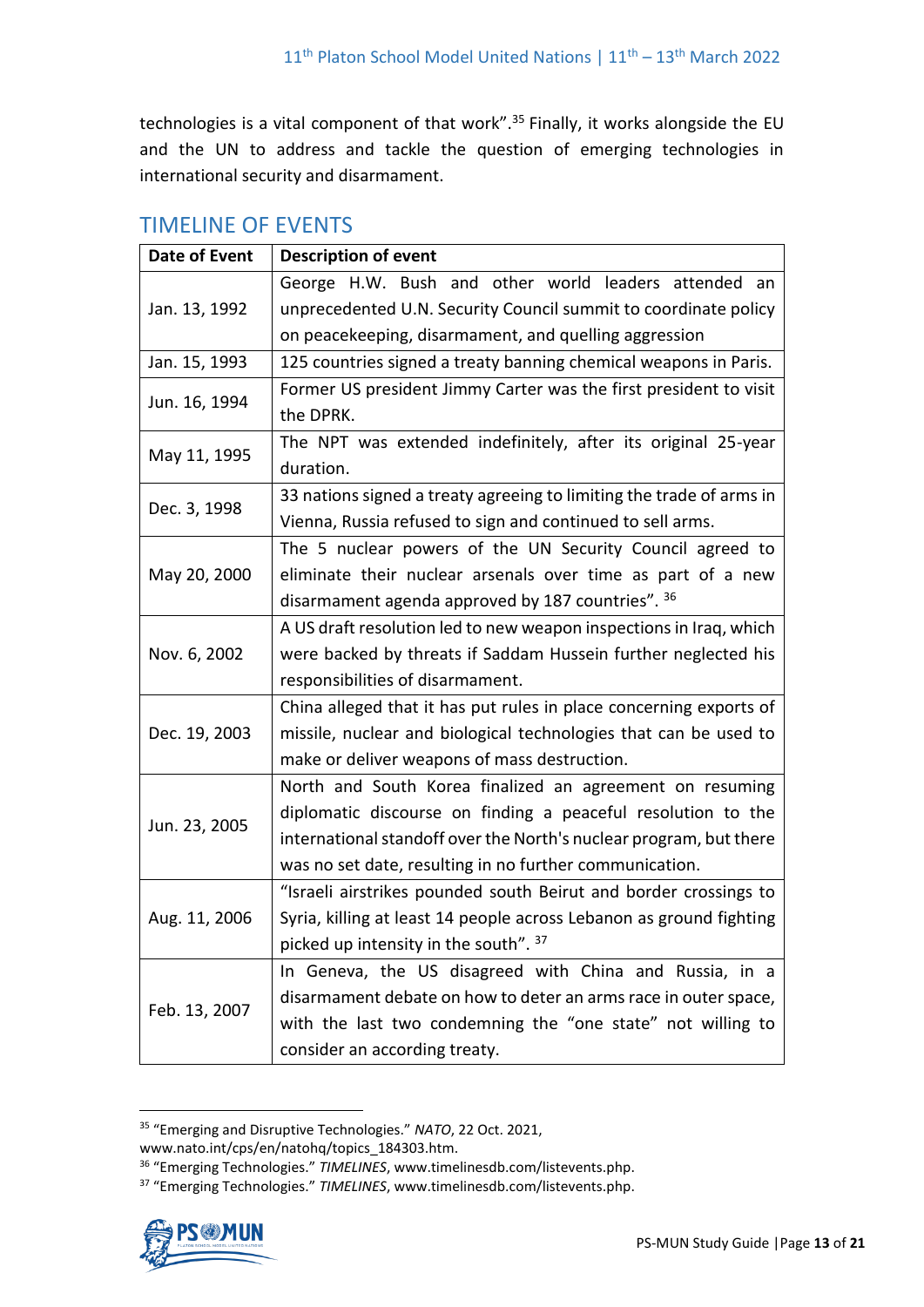| April 2017    | UN reports show that the Syrian government used the nerve agent      |
|---------------|----------------------------------------------------------------------|
|               | sarin in Khan Sheikoun, killing many civilians. <sup>38</sup>        |
| May 24, 2018  | "US Deputy Secretary of Energy Dan Brouillette launched an           |
|               | initiative with several other governments to promote nuclear         |
|               | power and encourage investment in new nuclear technologies.          |
|               | The partners included Japan, Canada, Russia, South Africa, the       |
|               | United Arab Emirates, Poland, Argentina and Romania". <sup>39</sup>  |
| Jun. 25, 2018 | China and the EU came to an agreement in creating a group that       |
|               | will work to update international trade rules to address             |
|               | technology policy, subsidies and other emerging technologies and     |
|               | preserve support for international trade in the light of US threats  |
|               | of import controls.                                                  |
| Jan. 21, 2020 | Geneva held a UN-supported disarmament conference. The               |
|               | United States urged China to join trilateral nuclear arms talks with |
|               | Moscow, calling Beijing's secrecy around growing stockpiles a        |
|               | "serious threat to strategic stability".                             |

# PREVIOUS ATTEMPTS TO SOLVE THE ISSUE

# S/RES/1540

This security council resolution refers to chemical, biological, and nuclear weapons. It requires States, inter alia, not to support non-State actors who develop, obtain, manufacture, possess, transport, transfer, or use nuclear, chemical, or biological weapons and their means of delivery. It further decides that States shall support the signing and ratification of treaties in support of eradicating or reducing the exploitative and wrongful use of the above weapons. It was signed on April 28<sup>th</sup>, 2004, and its adoption sparked the creation of a committee, the 1540 Committee, complacent to assuring that States abide and enforce to its clauses.<sup>40</sup> Unfortunately, there are still nuclear states to date, which threaten international security. Even the recent cases of chemical poisoning, as seen with the Novichok poisoning of Alexei Navalny, are proof of this resolution not successfully combatting the issue.

<sup>40</sup> "UN Security Council Resolution 1540 (2004) – UNODA." *United Nations*, United Nations, www.un.org/disarmament/wmd/sc1540/.



<sup>&</sup>lt;sup>38</sup> Therrien, Alex Therrien, and Philippa Roxby. "Russian Spy: What Are Nerve Agents and What Do They Do?" *BBC News*, BBC, 12 Mar. 2018, www.bbc.co.uk/news/health-43328976.

<sup>39</sup> "Emerging Technologies." *TIMELINES*, www.timelinesdb.com/listevents.php.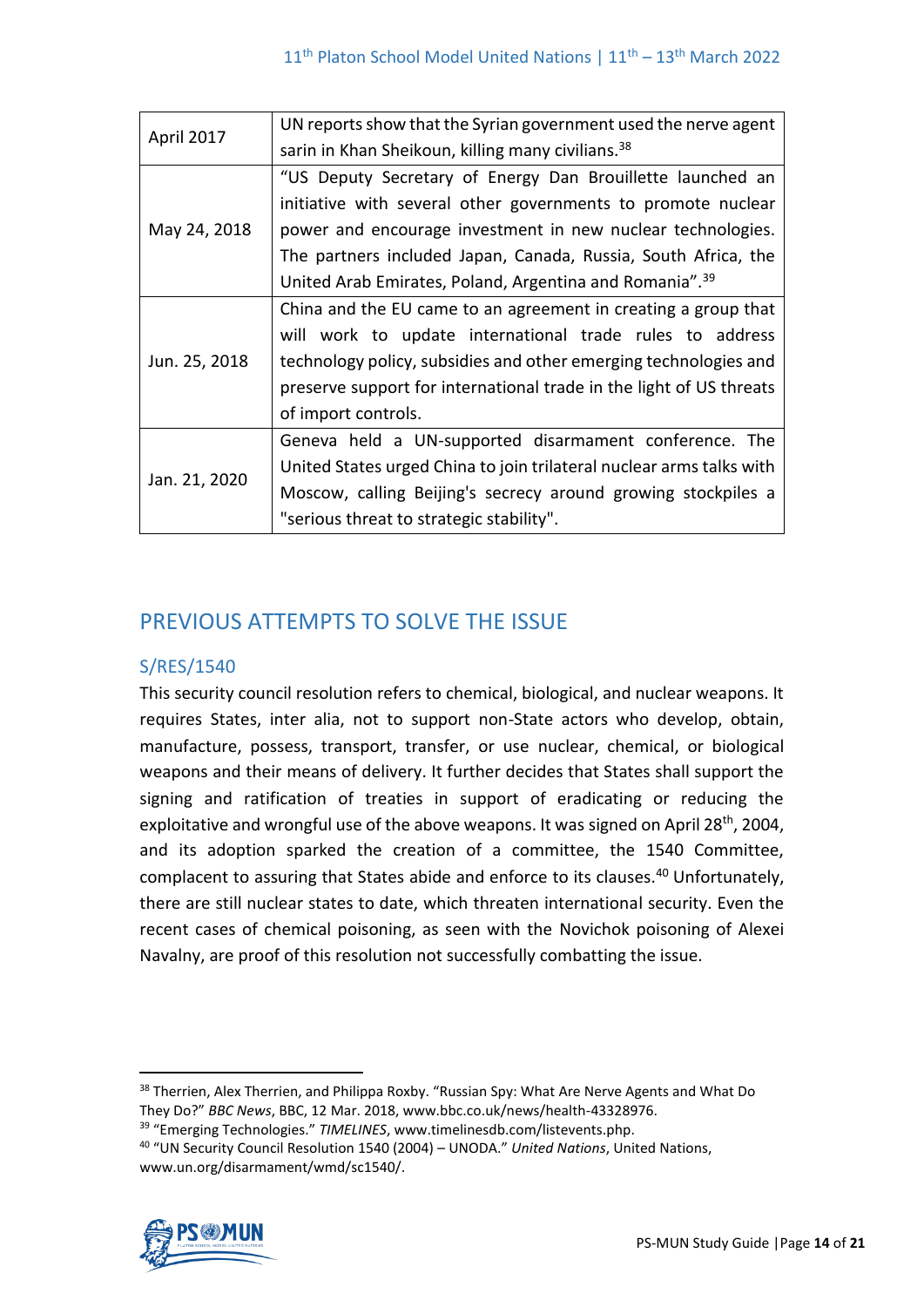## Conference on Disarmament (10/18/2016)

On October 6, 2016, the UNODA, along with the United Nations Institute for Disarmament Research (UNIDIR), the James Martin Center for Non-proliferation Studies (CNS), and the Permanent Mission of Switzerland, participated in a discussion on 3D printing, synthetic biology, and autonomous systems in relation to world security, including disarmament, non-proliferation, and international law. The conference discussed the increasing autonomy of AI and emerging technologies, and how policy and regulations in multilateral trade can affect their widespread. The conference managed to focus on means of protecting international disarmament and security with the predominant role of emerging technologies. However, since 2016, there have been increased missile experiments, and even missile attacks, like the Iranian missile firings in 2020, which have threatened nations' sovereignty.

## The FET mission

According to the EU, "FET actions are expected to initiate radically new lines of technology through unexplored collaborations between advanced multidisciplinary science and cutting-edge engineering".<sup>41</sup> The three parts of this mission are intuitive and close to their name. The FET Open has to do with funding the innovation and establishment of new, radical technologies. The FET Proactive keeps up with themes that have been in emergence when it comes to technologies. The FET Flagships is the most serious "sub-unit" of them all, since it is a 10 year, 1 billion-dollar plan that supports and funds European researcher devoted to EDTs. This is an encouraging attempt to assimilate EDTs into the EU. However, this programme has not contributed in becoming more transparent when it comes to EDTs. Surely, it funds and allows the development of EDTs, but it doesn't ease member states into accepting them and legislating for EDTs. All in all, it is a commendable initiative, but it is more creativelysided than transparent.

## The Arms Trade Treaty (ATT)

The ATT is a treaty aims to establish "the highest common international standards for regulating the trade in conventional arms and eradicating illicit trade and diversion in order to contribute to international peace and security, reduce human suffering, and promote cooperation". <sup>42</sup> The 2016 ATT conference recommended and established a separate branch for UAVS (drones). The ATT has adequately managed to address the issue of weapons trade, which seeps into the trade of EDTs. Since it refers to international trade of conventional arms, it should include EDTs, since they are a big

Vehicles." *UNIDIR*, 2017, unidir.org/publication/increasing-transparency-oversight-and-accountabilityarmed-unmanned-aerial-vehicles.



<sup>41</sup> Gillmar. "Future and Emerging Technologies." *Horizon 2020 - European Commission*, 21 Feb. 2020, ec.europa.eu/programmes/horizon2020/en/h2020-section/future-and-emerging-technologies.

<sup>&</sup>lt;sup>42</sup> "Increasing Transparency, Oversight and Accountability of Armed Unmanned Aerial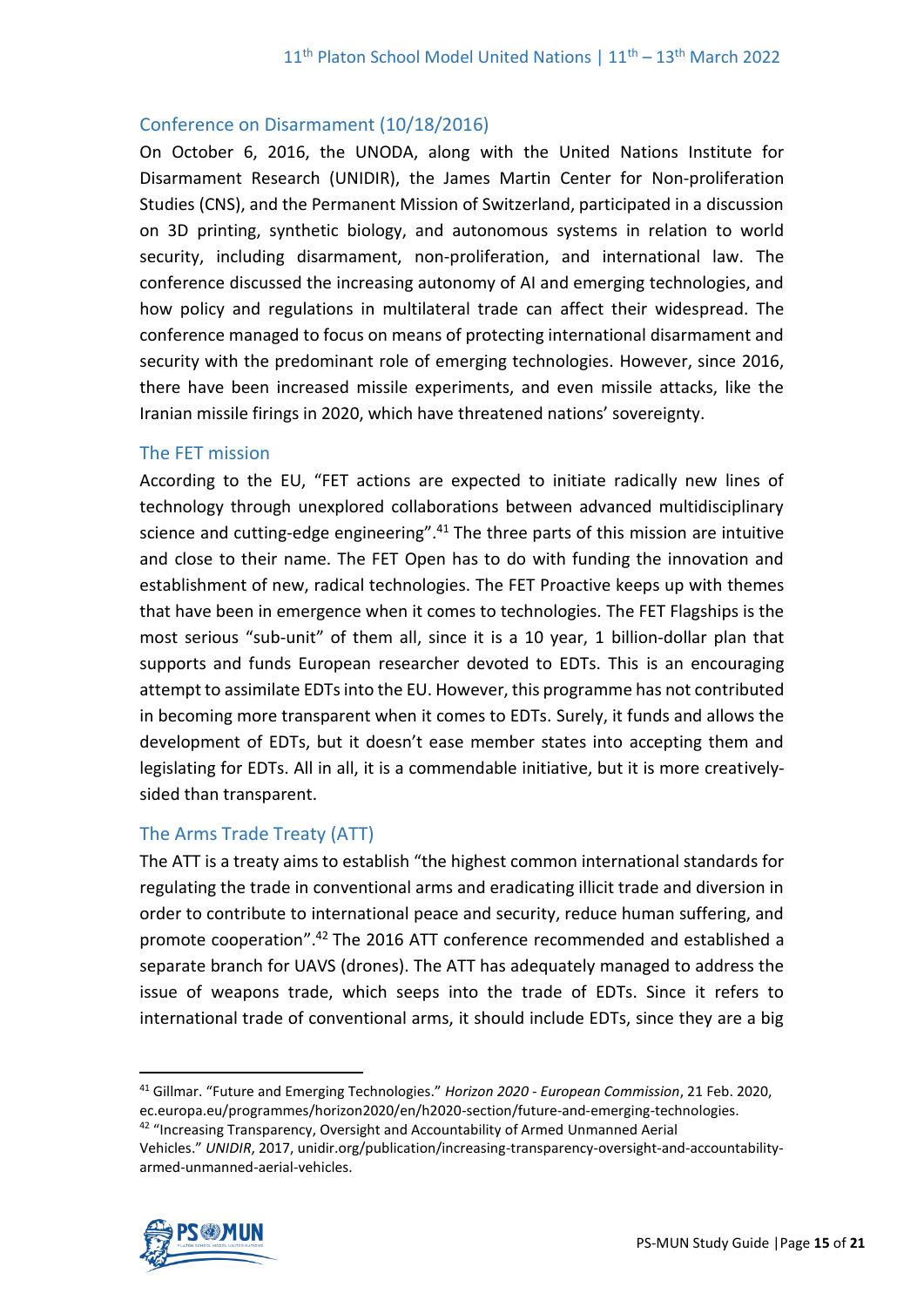part of today's technological domain, mostly in weapons, which do threaten international security and disarmament.

# POSSIBLE SOLUTIONS

## The NPT

The signing and ratification by all member states with possession of nuclear weapons The NPT aims to eradicate nuclear weapon proliferation. Unfortunately, not all 193 member states have signed this treaty. The 8 states which possess a nuclear arsenal still develop and add weapons to their nuclear arsenal, which adhere to the definition of emerging technologies. If all nuclear states sign and ratify the NPT, it is possible to create a stability not based on crisis pretenses. For example, the Kashmir situation between India and Pakistan creates a crisis stability, which can put even more civilians at risk. If the NPT is signed by both parties, there will be more chances of them reaching an agreement, or at least engaging in diplomatic discussion.

#### The update of the NPT

The NPT has many loopholes, considerably the article which allows member states to create and use nuclear energy peacefully. Unfortunately, the process of creating nuclear energy is similar to that of creating nuclear weapons. This can be exploited by the member states which have a nuclear arsenal and wish to create nuclear weapons in an underground way. "The problem here though, is that there's nothing much the rest of the treaty's signatories can do about this violation. The NPT in general has no enforcement clause".<sup>43</sup> If these loopholes are eliminated, hence updated, then it will be easier to regulate the use of emerging technologies which harness nuclear power.

#### The extension of the NPT to emerging technologies

During the time of the NPT's creation, the nuclear arms race was taking over the globe. The middle of the 20<sup>th</sup> century had nuclear weapons as its main EDT, meaning that the proliferation of weapons would surely regard them. However, modern proliferation has to do with EDTs of chemical, biological, and cyber nature. Extending the NPT to emerging technologies would legally bind member states to regulate the development of EDTs and their trade . "Emerging technologies are an unavoidable reality in nuclear weapons policy bringing both risks and opportunities to all three pillars of the NPT. Numerous experts have pointed to the potential for 3D-printing, or additive manufacturing, to facilitate the production of items prohibited under the NPT".<sup>44</sup> This

www.kcl.ac.uk/csss/assets/remaining-relevant-new-technologies.pdf.



<sup>43</sup> Kaplan, Fred. "How Bad Is the Non-Proliferation Treaty?" *Slate Magazine*, Slate, 3 May 2005,

slate.com/news-and-politics/2005/05/how-bad-is-the-non-proliferation-treaty.html. <sup>44</sup> Williams, Heather. "Remaining Relevant: Why the NPT Must Address Emerging Technologies." *Center for Science & Security Studies*, King's College London, Aug. 2020,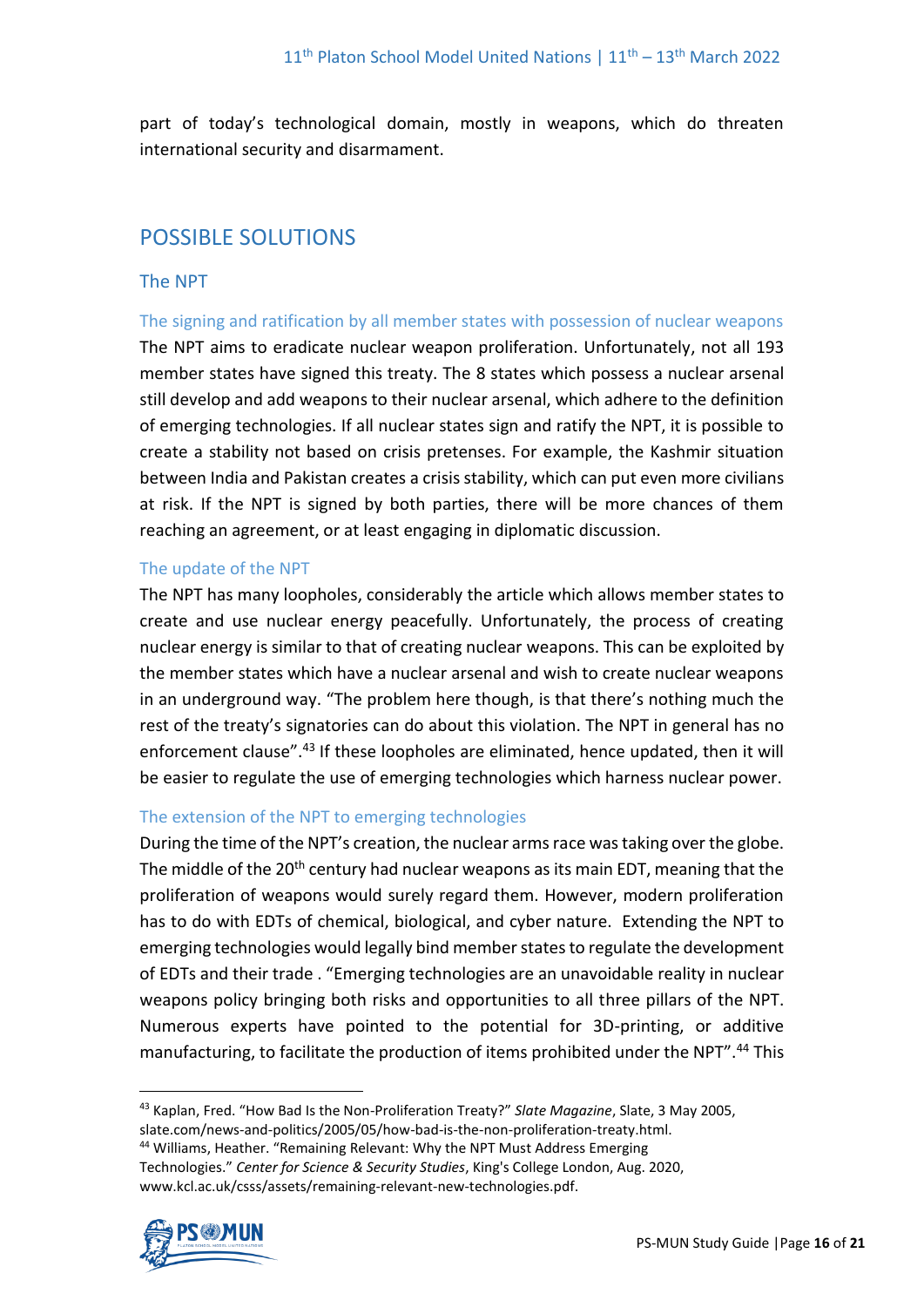extension, or even sub/adjacent treaty should classify them, their role, their use, and rules that states should abide by when considering their application in military and security fields.

#### Transparency over AI, UAVs, and cyber technologies

The dual use of AI, UAVs, and cyber technologies poses a grave threat to all member states' sovereignty. Since they can be "deemed" as transportation vehicles, means of transporting goods, or even legal surveillance of sorts, they can thwart a nation in an unprecedented manner. To prevent such usage of the aforementioned EDTs, it is necessary that they run through inspection that abides to each member state's laws. This can extend to drones for example, which in Nigeria, are required to be registered over 250 grams, and in general must abide by the national legislation regarding them.<sup>45</sup> Similar frameworks can be established and adopted on a national level, which can contribute to international disarmament and security through a united front.

#### International database of EDTs

EDTs are increasing rapidly with the technological advancements of today. Since their categories are numerous, they should be catalogued by the Disarmament and International Security Committee, in collaboration with the UNODA. Taking after NATO and its Emerging and Disruptive Technology Implementation Roadmap, the UN can create a categorized list of EDTs. This list would be created with the contribution of all member states. They would have access to this list through a specific protocol, in order to ensure that this information is not being handled exploitatively.

# BIBLIOGRAPHY

- *2018 Nuclear Posture Review Final Report*. U.S. Department of Defense, media.defense.gov/2018/Feb/02/2001872886/-1/-1/1/2018-NUCLEAR-POSTURE-REVIEW-FINAL-REPORT.PDF.
- "Artificial Intelligence." *Encyclopædia Britannica*, Encyclopædia Britannica, Inc., www.britannica.com/technology/artificial-intelligence.
- "Boeing X-51 Waverider." *Wikipedia*, Wikimedia Foundation, 3 Jan. 2022, en.wikipedia.org/wiki/Boeing\_X-51 Waverider#Applications for hypersonic technology.
- Borrie, John, et al. "Increasing Transparency, Oversight and Accountability of Armed Unmanned Aerial Vehicles." *UNIDIR | United Nations Institute for Disarmament*

<sup>45</sup> Merlin. "Drone Laws in Nigeria ." *Drone Laws*, Drone Laws, 14 Oct. 2021, drone-laws.com/dronelaws-in-nigeria/.

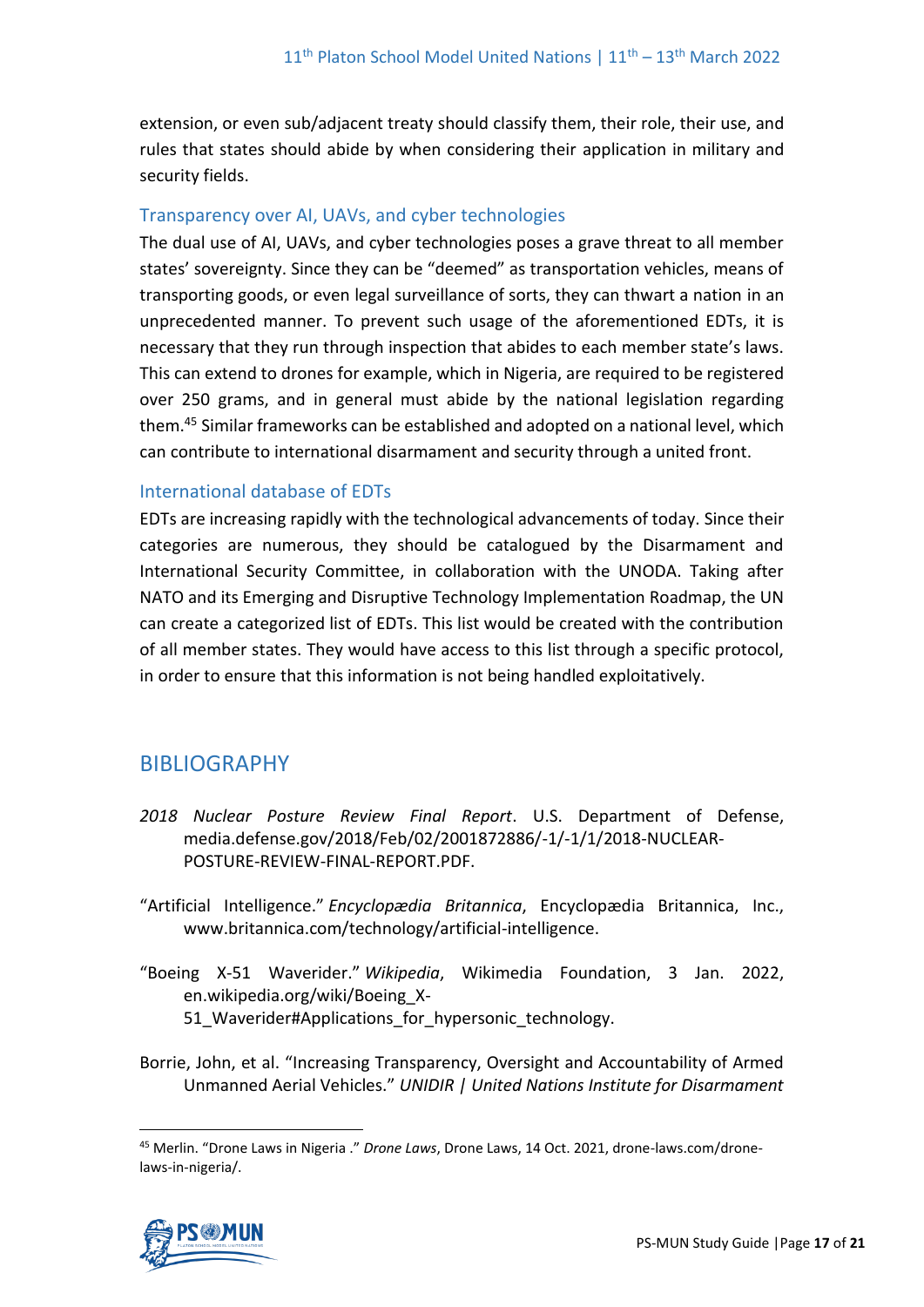*Research*, 12 Jan. 2017, www.unidir.org/files/publications/pdfs/increasingtransparency-oversight-and-accountability-of-armed-unmanned-aerialvehicles-en-692.pdf.

- Chyba, Christopher F. "New Technologies & Strategic Stability." *Daedalus*, MIT Press, 1 Apr. 2020, direct.mit.edu/daed/article/149/2/150/27321/New-Technologiesamp-Strategic-Stability.
- Colby, Elbridge, and Ford. "Guest Blog: Elbridge Colby on 'The Substitution Fallacy.'" *The Hon. Christopher A. Ford*, 24 Dec. 2010, www.newparadigmsforum.com/p645.
- Curran, Chris. "Emerging Technology and Disruptive Technology: What's the Difference?" *Architecture & Governance Magazine*, 15 Feb. 2014, www.architectureandgovernance.com/digital-transformation/emergingtechnology-disruptive-technology-whats-difference/.
- "Definition: Non-State Actor from 22 USC § 6402(11) | LII / Legal Information Institute." *Legal Information Institute*, Legal Information Institute, www.law.cornell.edu/definitions/uscode.php?width=840&height=800&iframe =true&def\_id=22-USC-1357447846- 657893730&term\_occur=999&term\_src=title%3A22%3Achapter%3A73%3Asec tion%3A6402.
- "Disarmament." *Cambridge* Dictionary, dictionary.cambridge.org/dictionary/english/disarmament.

- "Disruptive Technologies Push Bioterrorism to a Whole New Level." *The Medical Futurist*, 21 Sept. 2016, medicalfuturist.com/disruptive-technologiesbioterrorism/.
- "Emerging and Disruptive Technologies." *NATO*, 22 Oct. 2021, www.nato.int/cps/en/natohq/topics\_184303.htm.
- "Emerging Military and Security Technologies." *SIPRI*, STOCKHOLM INTERNATIONAL PEACE RESEARCH INSTITUTE, www.sipri.org/research/armament-anddisarmament/emerging-military-and-security-technologies.

"Emerging Technologies." *TIMELINES*, www.timelinesdb.com/listevents.php.

- "Emerging Technology, International Security, and International Law UNODA." *United Nations*, United Nations, 14 Oct. 2016, www.un.org/disarmament/update/emerging-technology-internationalsecurity-and-international-law/.
- "Espionage." *Cambridge Dictionary*, dictionary.cambridge.org/dictionary/english/espionage.

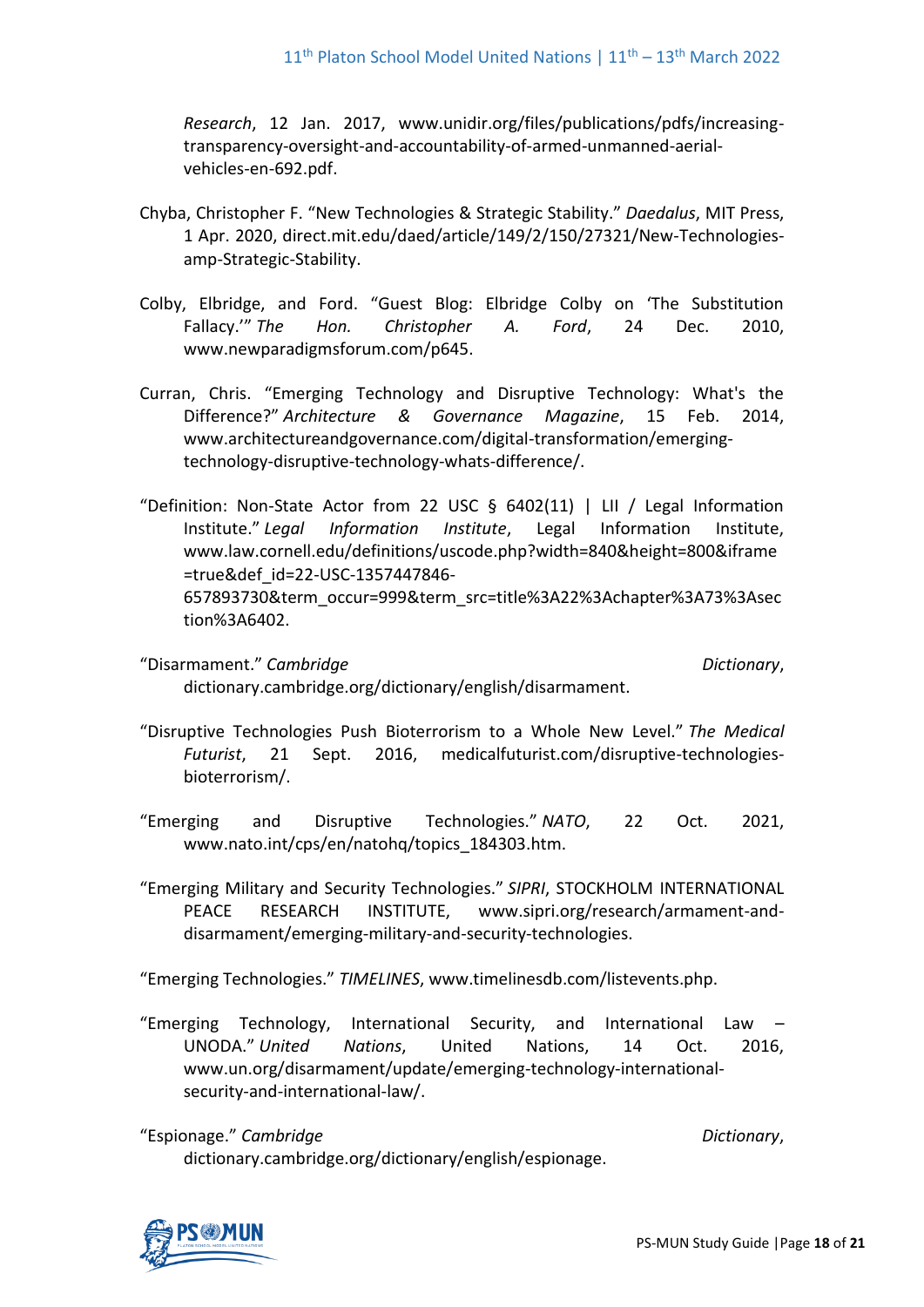- Fintechnews Baltic. "How Emerging Technologies Are Boosting E-Governance in Estonia." *Fintech Baltic*, Fintech Nordics, 20 Sept. 2021, fintechbaltic.com/5211/fintechestonia/how-emerging-technologies-areboosting-e-governance-in-estonia/.
- Gillmar. "Future and Emerging Technologies." *Horizon 2020 - European Commission*, 21 Feb. 2020, ec.europa.eu/programmes/horizon2020/en/h2020 section/future-and-emerging-technologies.
- Gorman , Lindsay. "China's Data Ambitions: Strategy, Emerging Technologies, and Implications for Democracies." *The National Bureau of Asian Research (NBR)*, 14 Aug. 2021, www.nbr.org/publication/chinas-data-ambitions-strategyemerging-technologies-and-implications-for-democracies/.
- Guterres, António. "Remarks to the General Assembly on the Secretary-General's Priorities for 2020 Secretary-General." *United Nations*, United Nations, 22 Jan. 2020, www.un.org/sg/en/content/sg/speeches/2020-01-22/remarks-generalassembly-priorities-for-2020.
- "HGV: Meaning & Definition for UK English." *Lexico Dictionaries | English*, Lexico Dictionaries, www.lexico.com/definition/HGV.
- "How Emerging Technologies Increase the Threat from Biological Weapons." *World Economic Forum*, World Economic Forum Type, 27 Mar. 2019, www.weforum.org/agenda/2019/03/how-emerging-technologies-increasethe-threat-from-biological-weapons/.
- "Hypersonic Glide Vehicle Definition." *Encyclo.co.uk*, www.encyclo.co.uk/meaning-of-Hypersonic glide vehicle.
- "Increasing Transparency, Oversight and Accountability of Armed Unmanned Aerial Vehicles." *UNIDIR*, 2017, unidir.org/publication/increasing-transparencyoversight-and-accountability-armed-unmanned-aerial-vehicles.
- "The Iraq War." *Timeline*, Council on Foreign Relations, www.cfr.org/timeline/iraqwar.
- Kaplan, Fred. "How Bad Is the Non-Proliferation Treaty?" *Slate Magazine*, Slate, 3 May 2005, slate.com/news-and-politics/2005/05/how-bad-is-the-nonproliferation-treaty.html.
- Keown, Alex. "Is China Using CRISPR to Create Super Soldiers?" *BioSpace*, BioSpace, 4 Dec. 2020, www.biospace.com/article/is-china-using-crispr-to-create-supersoldiers-/.
- Lempert, Robert J., et al. "Emerging Technology Systems and Arms Control." *RAND Corporation*, 1 Jan. 1991, www.rand.org/pubs/reports/R4029.html.

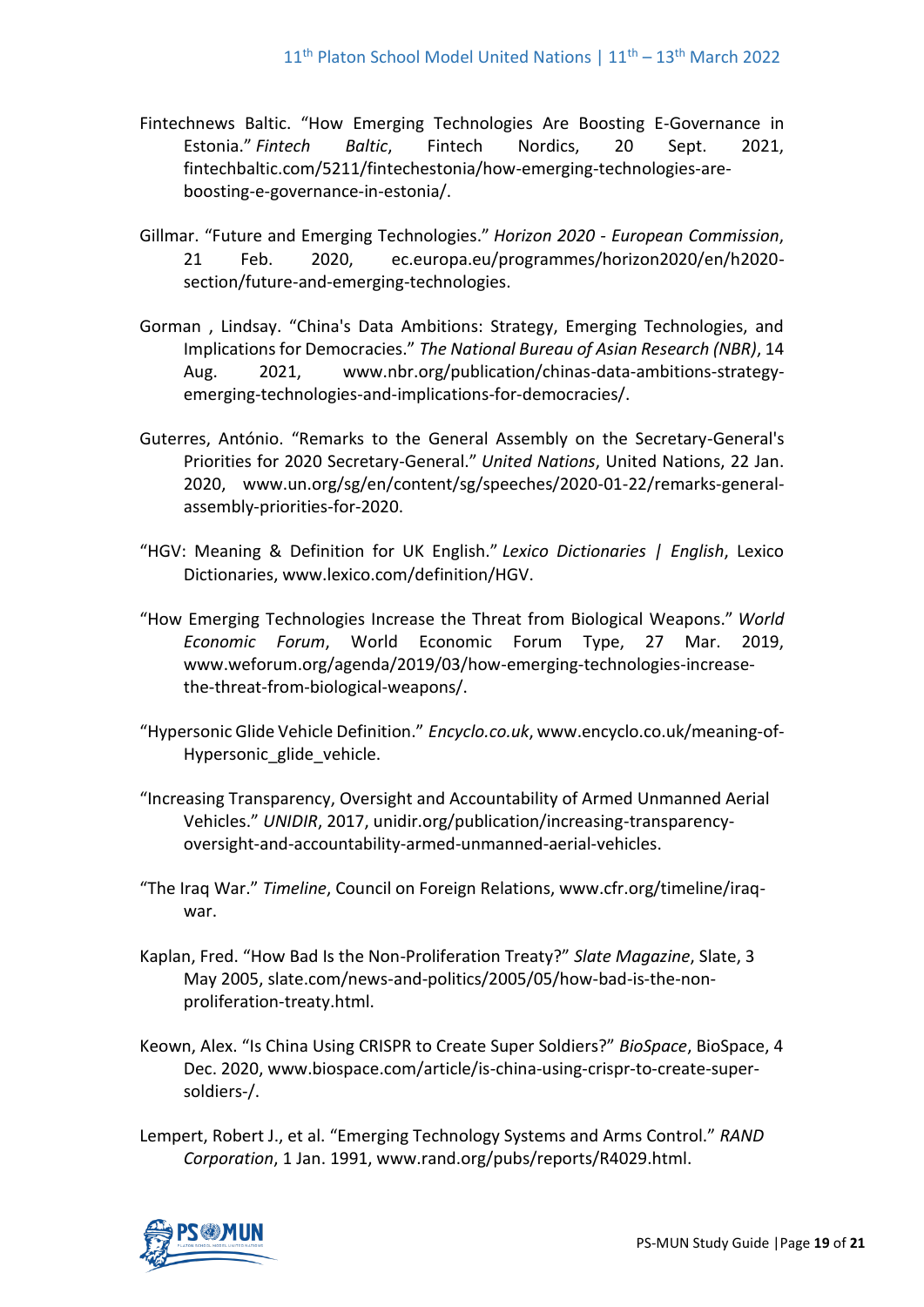- Lewis, James Andrew. "Emerging Technologies and next Generation Arms Control." *Center for Strategic and International Studies*, Center for Strategic and International Studies, 21 Oct. 2019, www.csis.org/analysis/emergingtechnologies-and-next-generation-arms-control.
- "List of Emerging Technologies." *Wikipedia*, Wikimedia Foundation, 16 Dec. 2021, en.m.wikipedia.org/wiki/List of emerging technologies.
- Merlin. "Drone Laws in Nigeria ." *Drone Laws*, Drone Laws, 14 Oct. 2021, dronelaws.com/drone-laws-in-nigeria/.
- Musa, Anthony. "Emerging Technology, International Security, and International Law." *James Martin Center for Nonproliferation Studies*, Middlebury Institute of International Studies at Monterey, 18 July 2016, nonproliferation.org/emerging-technology-international-security-andinternational-law/.
- "Nuclear Deterrence." *RAND Corporation*, www.rand.org/topics/nucleardeterrence.html.
- "Nuclear Deterrence: Meaning & Definition for UK English." *Lexico Dictionaries | English*, Lexico Dictionaries, www.lexico.com/definition/nuclear\_deterrence.
- Pavel, Barry, and Vikram Venkatram. "Facing the Future of Bioterrorism." *Atlantic Council*, 7 Sept. 2021, www.atlanticcouncil.org/commentary/article/facing-thefuture-of-bioterrorism/.
- "Proliferation." *Cambridge Dictionary*, dictionary.cambridge.org/dictionary/english/proliferation.
- "Proxy War." *Cambridge Dictionary*, dictionary.cambridge.org/dictionary/english/proxy-war.
- Speier, Richard H., et al. "U.S.-Russia-China Cooperation Could Hinder the Proliferation of Hypersonic Missiles." *RAND Corporation*, RAND Corporation, 27 Sept. 2017, www.rand.org/pubs/research\_reports/RR2137.html.
- Therrien, Alex Therrien, and Philippa Roxby. "Russian Spy: What Are Nerve Agents and What Do They Do?" *BBC News*, BBC, 12 Mar. 2018, www.bbc.co.uk/news/health-43328976.
- Tiron, Roxana. "Hypersonic Weapons: Who Has Them and Why It Matters." *Bloomberg.com*, Bloomberg, 28 Oct. 2021, www.bloomberg.com/news/articles/2021-10-27/hypersonic-weapons-whohas-them-and-why-it-matters-quicktake.
- "UN Security Council Resolution 1540 (2004) UNODA." *United Nations*, United Nations, www.un.org/disarmament/wmd/sc1540/.